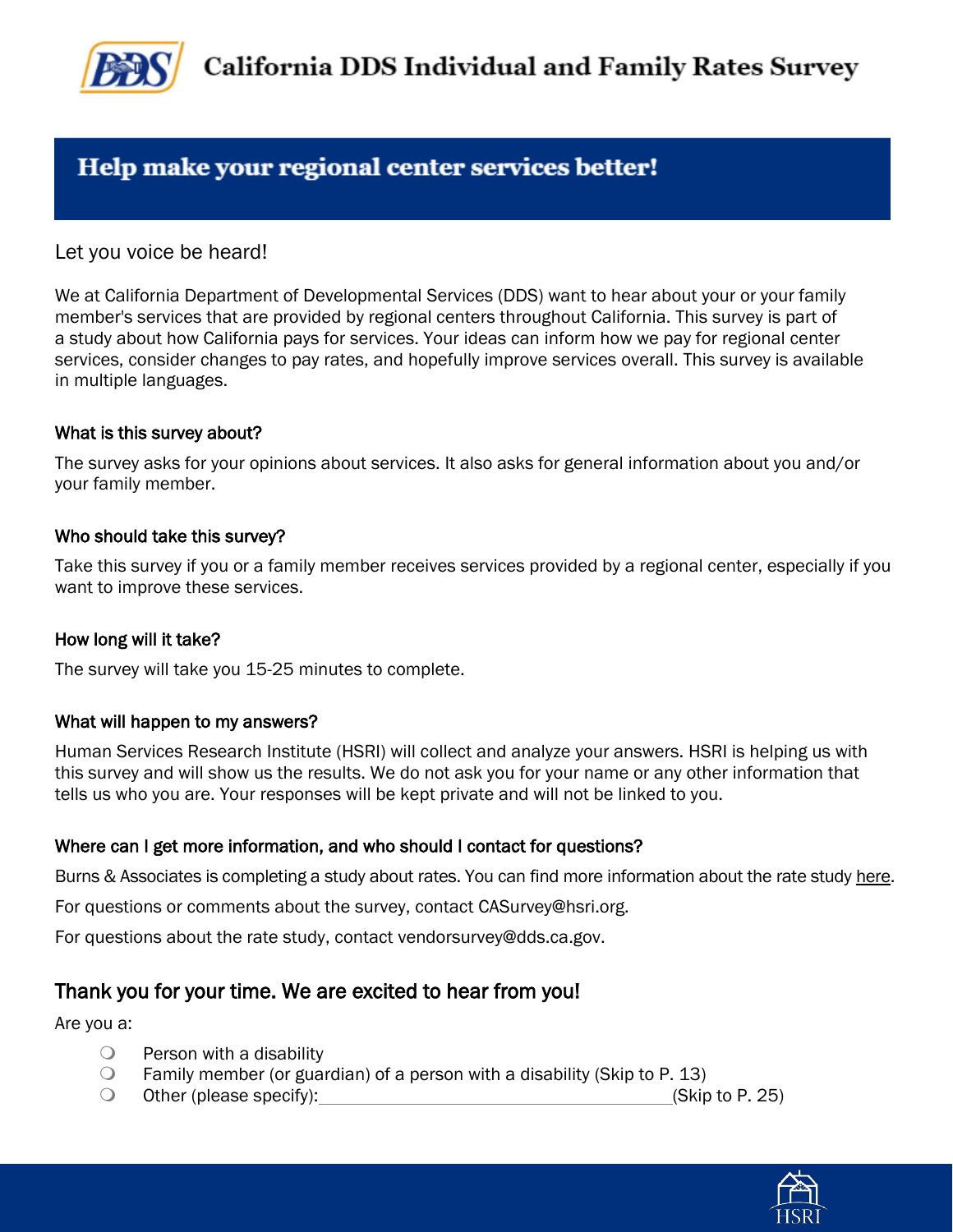## First, tell us about yourself.

These questions will help us understand more about you and the services you may use.

What is your age?

- Under 18
- $\circ$  18 to 24
- 25 to 34
- $\circ$  35 to 44
- 45 to 54
- 55 to 64
- $\circ$  65 to 74
- O 75 or older
- $\bigcirc$  I don't want to answer

What regional center provides your services? (Find your regional center here)

- Alta California Regional Center
- O Central Valley Regional Center
- Eastern Los Angeles Regional Center
- Far Northern Regional Center
- Frank D. Lanterman Regional Center
- **Golden Gate Regional Center**
- **O** Harbor Regional Center
- O Inland Regional Center
- O Kern Regional Center
- O North Bay Regional Center
- O North Los Angeles County Regional Center
- O Redwood Coast Regional Center
- O Regional Center of the East Bay
- O Regional Center of Orange County
- **San Andreas Regional Center**
- **San Diego Regional Center**
- O San Gabriel/Pomona Regional Center
- O South Central Los Angeles Regional Center
- Tri-Counties Regional Center
- Valley Mountain Regional Center
- Westside Regional Center
- $\bigcirc$  I don't know

Is the city/town you live in:

- $\bigcirc$  Urban (a city or metropolitan area with at least 50,000 people)
- $\bigcirc$  Rural or Frontier (a city or town with fewer than 50,000 people)
- $\bigcirc$  I don't know

Do you identify as a: [Select all that apply]

- □ Girl/woman
- □ Boy/man
- $\Box$  Transgender, non-binary, agender, gender fluid, or gender queer
- $\Box$  I don't want to answer

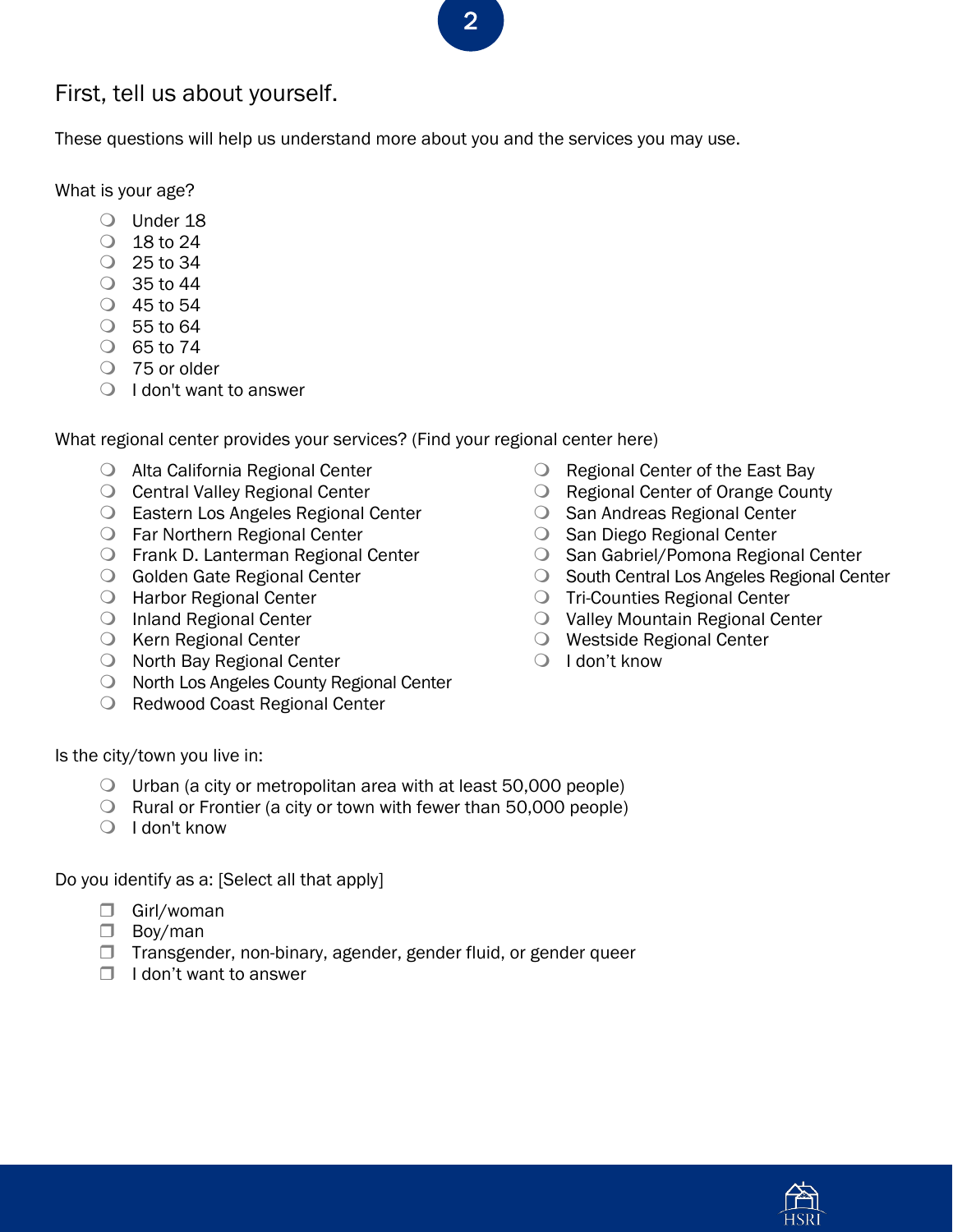Do you identify as: [Select all that apply]

- □ American Indian, Native American, or Alaska Native
- $\Box$  Asian
- **Black or African American**
- $\square$  Filipino
- **Hispanic, Latino, or Spanish**
- **Middle Eastern or North African**
- Native Hawaiian or other Pacific Islander
- □ White
- $\Box$  I don't want to answer
- $\Box$  Other (please specify):

What language do you prefer to use with your staff?

- English
- $\bigcirc$  Spanish
- Arabic
- Armenian
- Austronesian, Ilocano, Samoan, or Hawaiian
- Cambodian
- Cantonese, Mandarin, or Chinese
- O French
- German
- O Hindi
- Hmong

What is your household income?

- Under \$25,000
- $\circ$  \$25,000 \$49,999
- $\circ$  \$50,000 \$74,999
- $\circ$  \$75,000 \$99,999
- $\circ$  \$100,000 \$149,999
- $\circ$  \$150,000 or more
- $\bigcirc$  I don't know/don't want to answer

#### Do you live in:

- Your own or family home
- $\bigcirc$  A group home, adult family foster home, or host home
- $\bigcirc$  An assisted living facility or residential care facility
- $\bigcirc$  A nursing facility or nursing home
- Homeless or a temporary shelter
- $\bigcirc$  I don't want to answer
- $\bigcirc$  Other (please specify):
- Japanese
- O Khmer
- $\bigcirc$  Korean
- O Persian, Farsi, or Dari
- O Portuguese
- Russian
- Tagalog or Filipino
- Tai-Kadai, Thai, or Lao
- Vietnamese
- $\bigcirc$  I don't want to answer
- $\bigcirc$  Other (please specify)

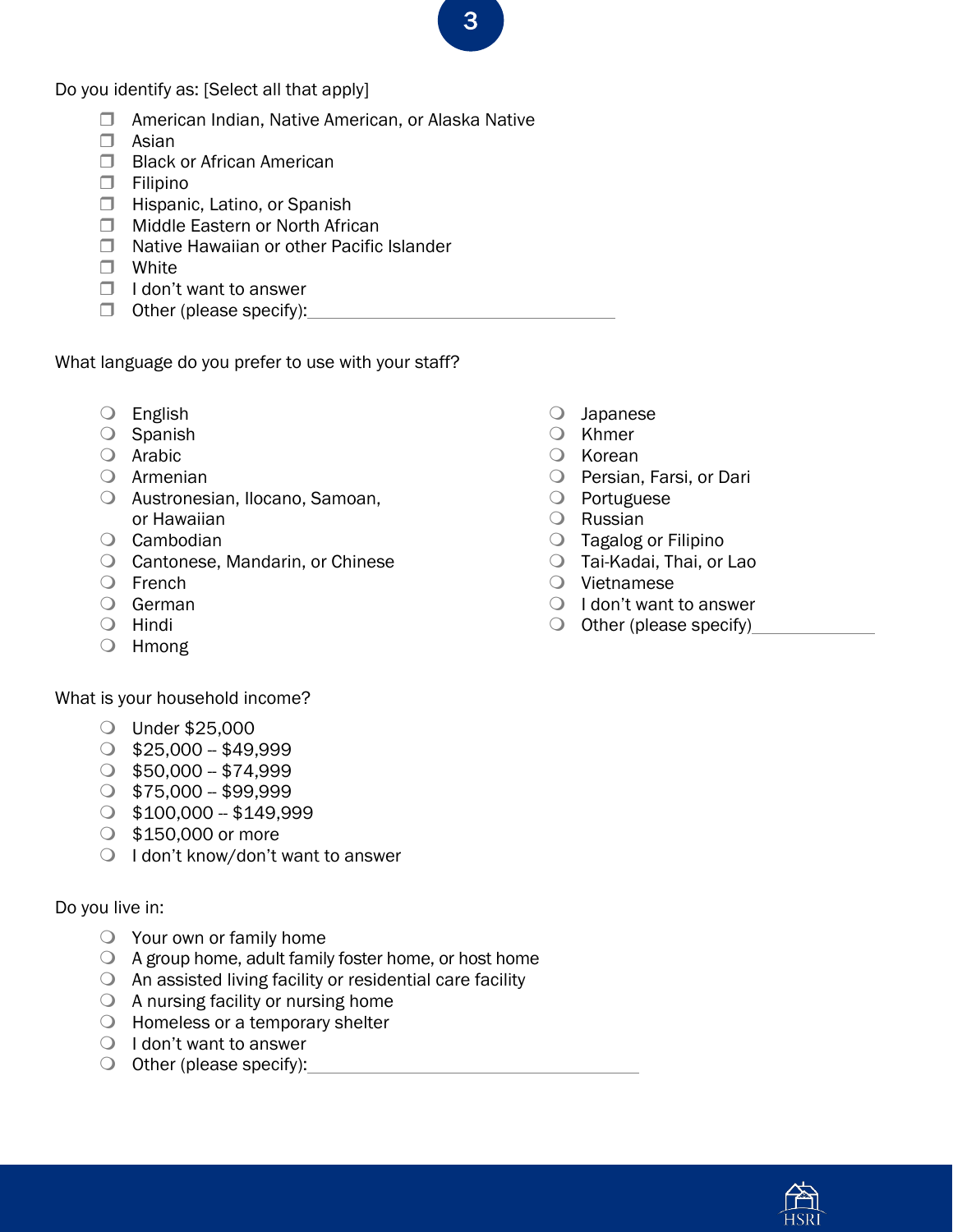On average, how much support do you need:

|                                                                                                         | Low                     | Moderate | High | Extraordinary | I don't know/don't want<br>to answer |
|---------------------------------------------------------------------------------------------------------|-------------------------|----------|------|---------------|--------------------------------------|
| At home (e.g., dressing, eating, getting<br>around the house)                                           | $\overline{\mathbf{C}}$ |          |      |               |                                      |
| In the community (e.g., participating in<br>recreational activities, shopping, using<br>transportation) |                         |          |      |               |                                      |
| For health and safety (e.g., eating a nutritious<br>diet, staying safe)                                 | $\Omega$                |          |      |               |                                      |
| For employment (e.g., finding a job,<br>completing work assignments)                                    |                         |          |      |               |                                      |
| For medical conditions (e.g., taking medicine,<br>following medical routines)                           | $\Omega$                |          |      |               |                                      |
| For behavioral challenges (e.g., managing<br>unsafe behavior)                                           | $\blacksquare$          |          |      |               |                                      |

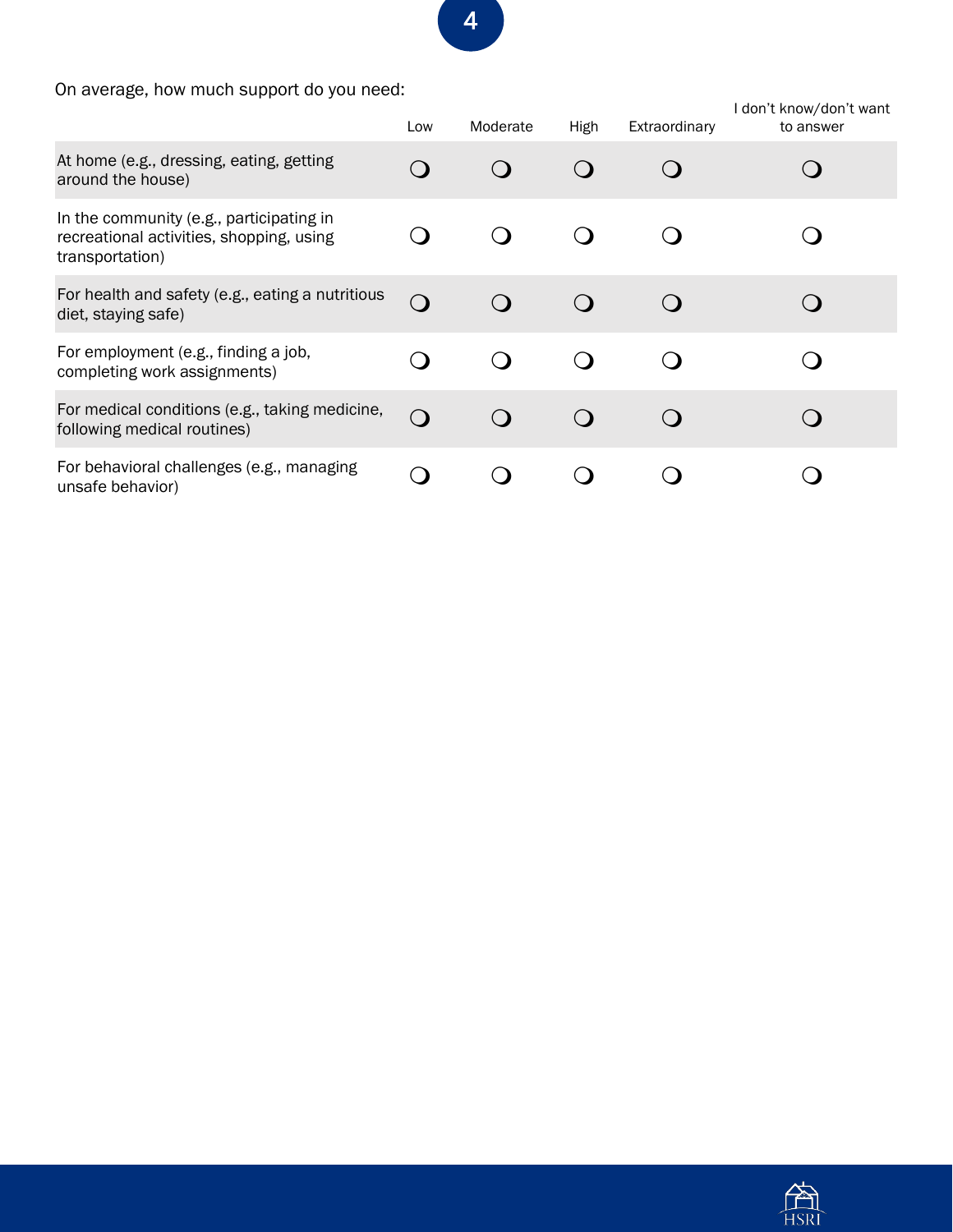#### Tell us about your experiences with your in-home support.

In-home support staff help you in your home or group home, or with your daily living needs, such as getting dressed, grocery shopping, or chores.

For the following questions, if you have more than one staff, think about staff support overall.

Do you receive in-home supports? In-home support staff help you in your home or group home, or with your daily living needs, such as getting dressed, grocery shopping, or chores.

- Yes
- $\bigcirc$  No (Skip to P. 8)
- $\bigcirc$  I don't know (Skip to P. 8)

Tell us about your experiences with your in-home support.

Rate how well staff in your home support you to:

| ╯<br>. .                              | Poor | Fair                   | Good | I don't know/don't<br>want to answer |
|---------------------------------------|------|------------------------|------|--------------------------------------|
| Make my own choices about my life     |      | $\left( \quad \right)$ |      |                                      |
| Know about my rights                  |      | $\bigcirc$             |      |                                      |
| Advocate or speak up                  |      | $\bigcirc$             |      |                                      |
| Be in charge of my personal support   |      | $\left( \right)$       |      |                                      |
| Get just the right help I need        |      | $\left( \right)$       |      |                                      |
| Meet my basic needs                   |      | $\Omega$               |      |                                      |
| Be (more) independent in my home      |      | $\bigcirc$             |      |                                      |
| Be (more) independent in my community |      |                        |      |                                      |

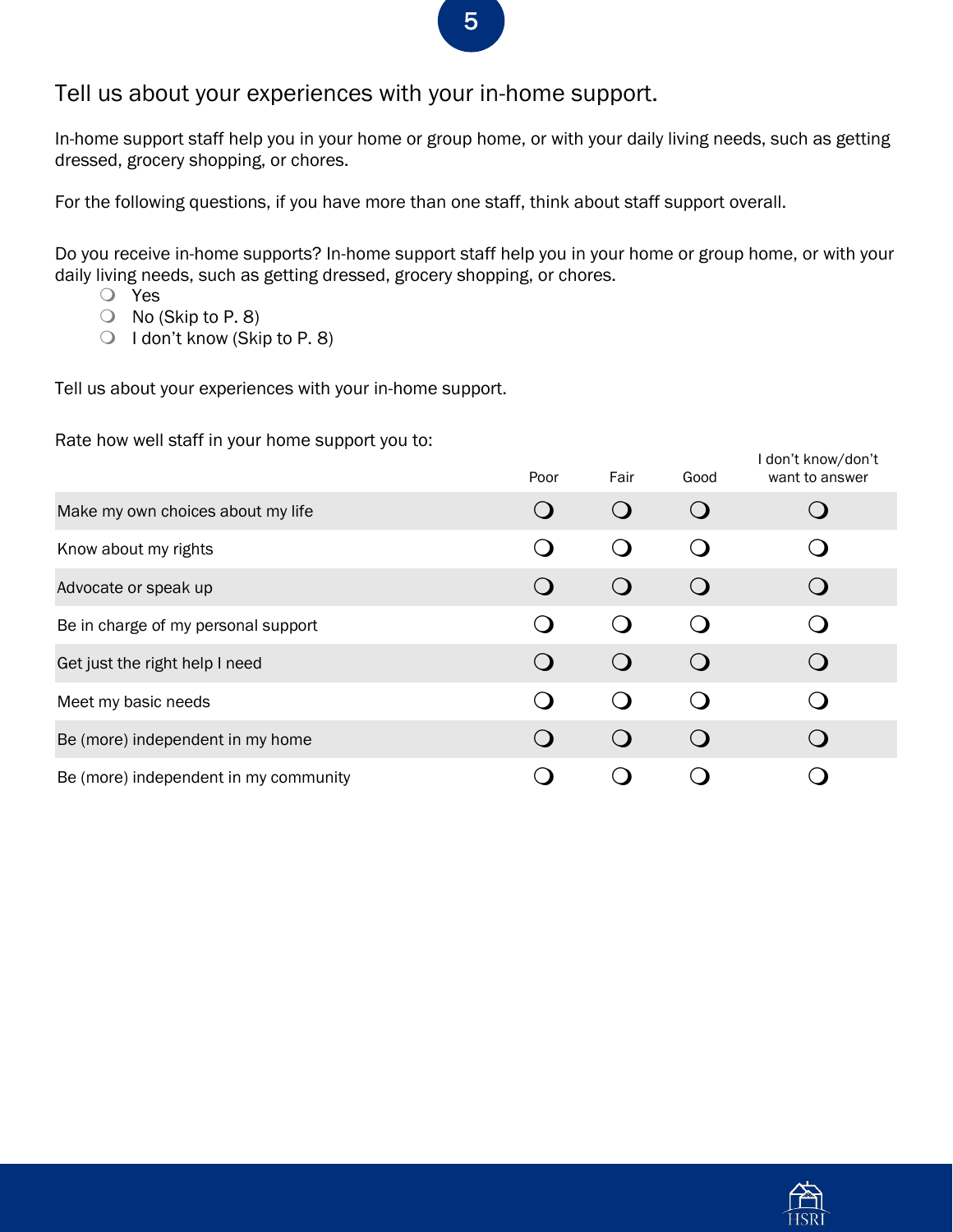Rate how well staff in your home support you to:

|                                            | Poor | Fair        | Good | I don't know/don't<br>want to answer |
|--------------------------------------------|------|-------------|------|--------------------------------------|
| Manage my health and/or medical treatments |      | $\bigcirc$  |      |                                      |
| Deal with emergencies/crises               |      | $\bigcirc$  |      |                                      |
| Communicate in the way that I can          |      | $\bigcirc$  |      |                                      |
| Get around in my community                 |      | ( )         |      |                                      |
| Do what I like to do                       |      | $\Omega$    |      |                                      |
| Have friendships/relationships             |      | $\mathbf C$ |      |                                      |
| Follow my cultural beliefs and traditions  |      | $\bigcirc$  |      |                                      |
| Manage my health and/or medical treatments |      |             |      |                                      |

Is it important that staff in your home support you to:

| .<br>$\overline{\phantom{a}}$         | Not important | Somewhat<br>important                         | Very important | don't know/don't<br>want to answer |
|---------------------------------------|---------------|-----------------------------------------------|----------------|------------------------------------|
| Make my own choices about my life     |               | $\left(\right)$                               |                |                                    |
| Know about my rights                  |               | ( )                                           |                |                                    |
| Advocate or speak up                  |               | $\left( \right)$                              |                |                                    |
| Be in charge of my personal support   |               |                                               |                |                                    |
| Get just the right help I need        |               | $\left( \right)$                              |                |                                    |
| Meet my basic needs                   |               | $\left( \right)$                              |                |                                    |
| Be (more) independent in my home      |               | $\left( \begin{array}{c} \end{array} \right)$ |                |                                    |
| Be (more) independent in my community |               |                                               |                |                                    |

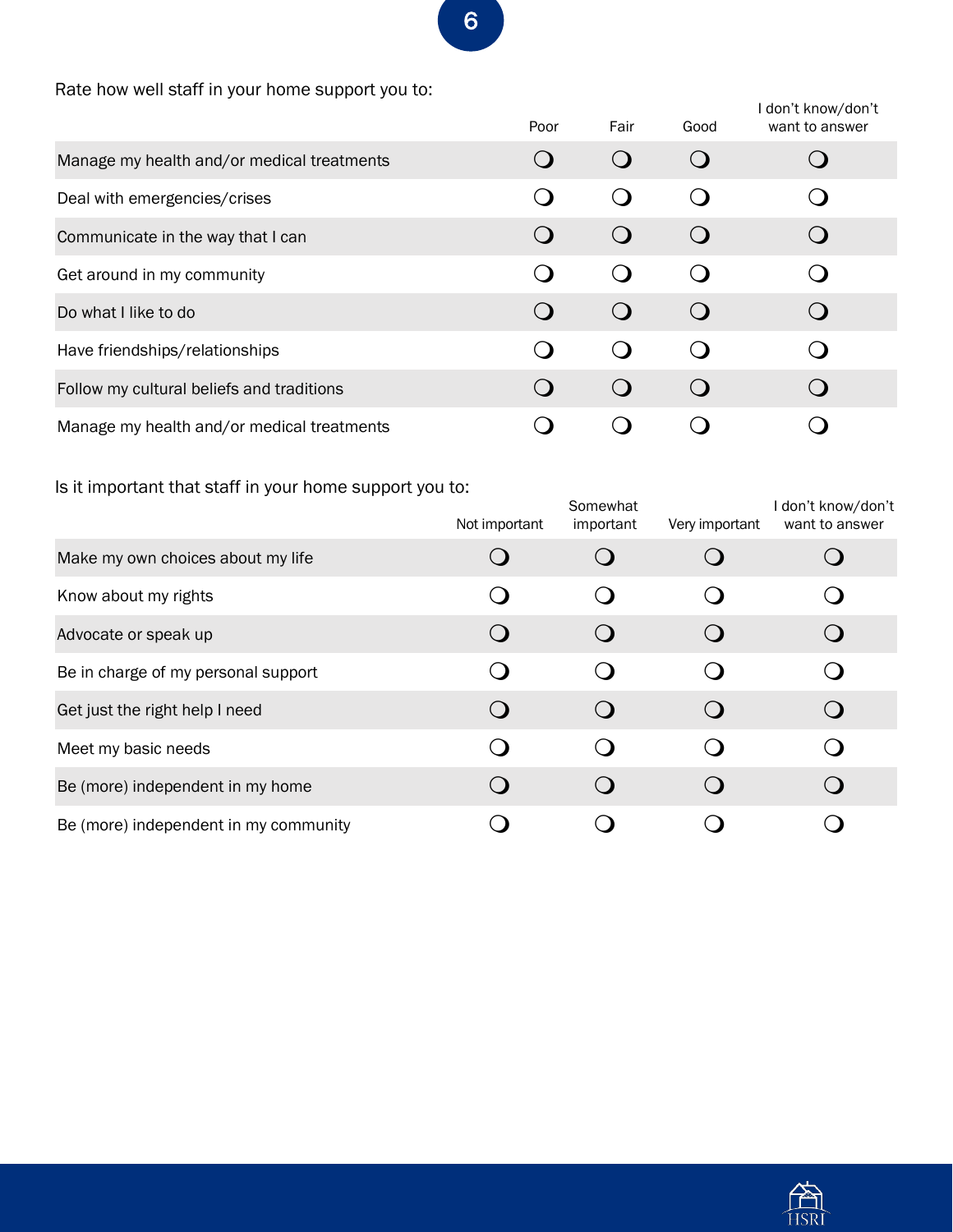### Is it important that staff in your home support you to:

|                                            | Not important | Somewhat<br>important  | Very important | I don't know/don't<br>want to answer |
|--------------------------------------------|---------------|------------------------|----------------|--------------------------------------|
| Manage my health and/or medical treatments |               |                        |                |                                      |
| Deal with emergencies/crises               |               | $\left( \quad \right)$ |                |                                      |
| Communicate in the way that I can          |               | $\left(\right)$        |                |                                      |
| Get around in my community                 |               |                        | $\Box$         |                                      |
| Do what I like to do                       |               | $\Omega$               |                |                                      |
| Have friendships/relationships             |               |                        |                |                                      |
| Follow my cultural beliefs and traditions  |               |                        |                |                                      |

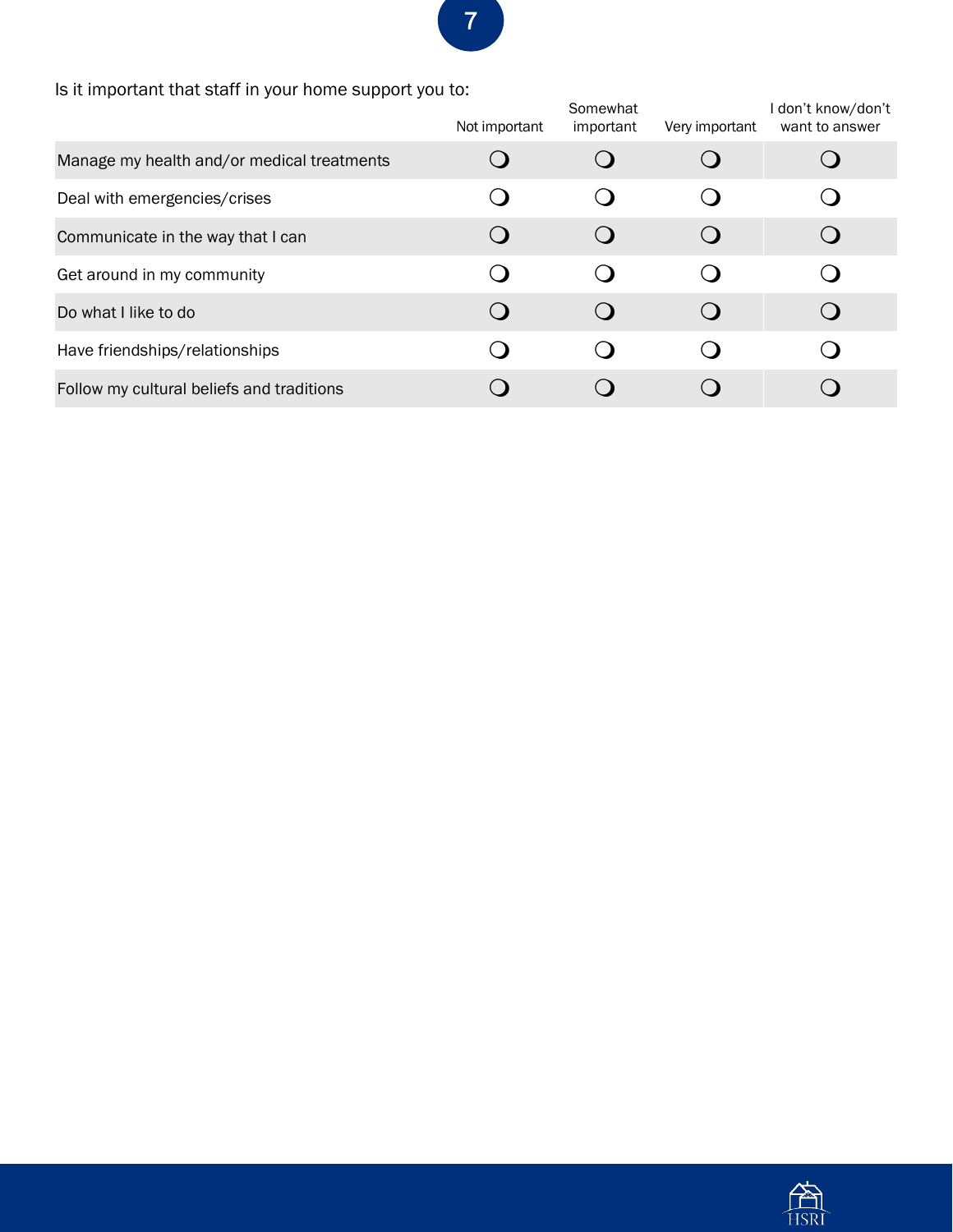#### Tell us about your experiences with your community and/or day program supports.

Community and/or day program staff help you to access your community or help when you attend a day program.

For the following questions, if you have more than one staff, think about staff support overall.

Do you receive community and/or day program supports? Community and/or day program staff help you to access your community or help when you attend a day program.

- Yes
- $\bigcirc$  No (Skip to P. 10)
- $\bigcirc$  I don't know (Skip to P. 10)

Tell us about your experiences with your community and/or day program supports.

Rate how well your staff in the community and/or at your day program support you to:

|                                       | Poor | Fair | Good             | I don't know/don't<br>want to answer |
|---------------------------------------|------|------|------------------|--------------------------------------|
| Make my own choices about my life     |      |      |                  |                                      |
| Know about my rights                  |      |      |                  |                                      |
| Advocate or speak up                  |      |      | $\left( \right)$ |                                      |
| Be in charge of my personal support   |      |      |                  |                                      |
| Get just the right help I need        |      |      |                  |                                      |
| Meet my basic needs                   |      |      |                  |                                      |
| Be (more) independent in my community |      |      |                  |                                      |

Rate how well your staff in the community and/or at your day program support you to:

|                                            | Poor | Fair | Good | I don't know/don't<br>want to answer |
|--------------------------------------------|------|------|------|--------------------------------------|
| Manage my health and/or medical treatments |      |      |      |                                      |
| Deal with emergencies/crises               |      |      |      |                                      |
| Communicate in the way that I can          |      |      |      |                                      |
| Get around in my community                 |      |      |      |                                      |
| Do what I like to do                       |      |      |      |                                      |
| Have friendships/relationships             |      |      |      |                                      |
| Follow my cultural beliefs and traditions  |      |      |      |                                      |

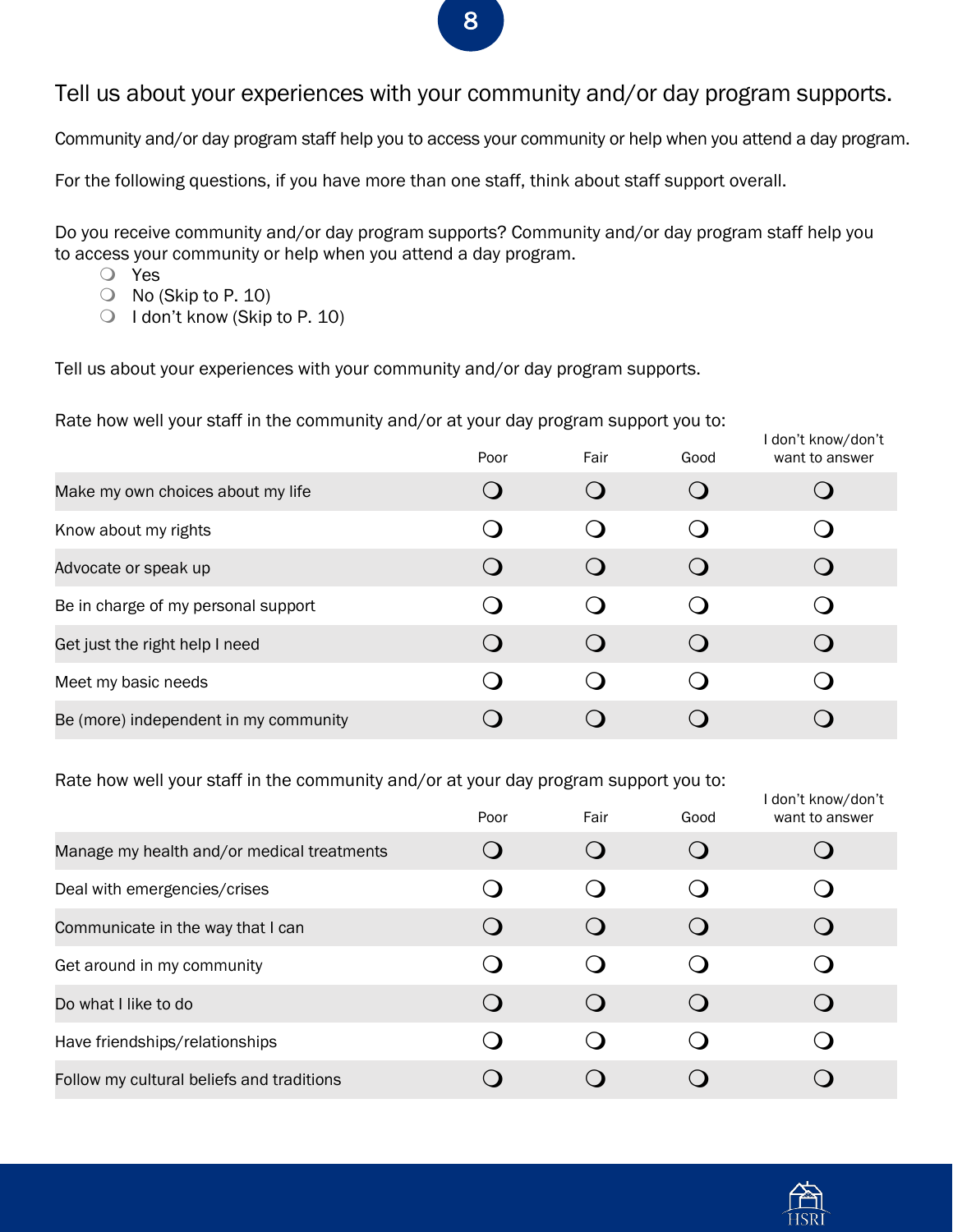Is it important that your staff in the community and/or at your day program support you to:

|                                       | Not important    | Somewhat<br>important | Very important | I don't know/don't<br>want to answer |
|---------------------------------------|------------------|-----------------------|----------------|--------------------------------------|
| Make my own choices about my life     |                  |                       |                |                                      |
| Know about my rights                  |                  |                       |                |                                      |
| Advocate or speak up                  |                  |                       |                |                                      |
| Be in charge of my personal support   |                  |                       |                |                                      |
| Get just the right help I need        | $\left( \right)$ |                       |                |                                      |
| Meet my basic needs                   |                  |                       |                |                                      |
| Be (more) independent in my community |                  |                       |                |                                      |

Is it important that your staff in the community and/or at your day program support you to:

|                                            | Not important | Somewhat<br>important | Very important | I don't know/don't<br>want to answer |
|--------------------------------------------|---------------|-----------------------|----------------|--------------------------------------|
| Manage my health and/or medical treatments |               |                       |                |                                      |
| Deal with emergencies/crises               |               |                       |                |                                      |
| Communicate in the way that I can          |               |                       |                |                                      |
| Get around in my community                 |               |                       |                |                                      |
| Do what I like to do                       | ( )           |                       |                |                                      |
| Have friendships/relationships             |               |                       |                |                                      |
| Follow my cultural beliefs and traditions  |               |                       |                |                                      |

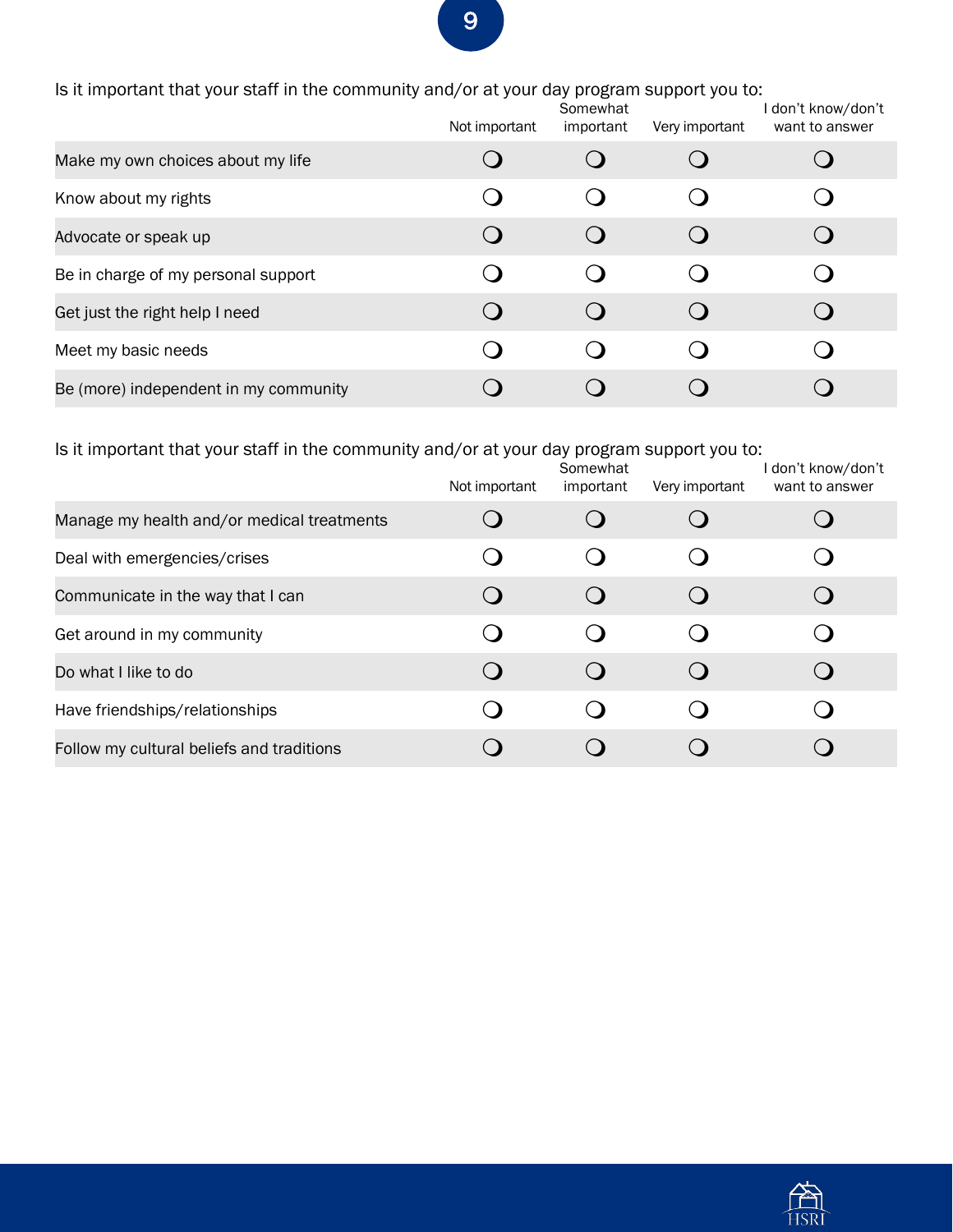#### Tell us about your experiences with your employment support staff.

Employment support staff help you to get or keep a job or help you on the job.

For the following questions, if you have more than one staff, think about staff support overall.

Do you receive employment support? Employment support staff help you to get or keep a job or help you on the job.

- Yes
- $\bigcirc$  No (Skip to P. 12)
- O I don't know (Skip to P. 12)

Tell us about your experiences with your employment support staff.`

Rate how well your employment staff support you to:

|                                       | Poor | Fair | Good             | I don't know/don't<br>want to answer |
|---------------------------------------|------|------|------------------|--------------------------------------|
| Make my own choices about my life     |      |      |                  |                                      |
| Know about my rights                  |      |      |                  |                                      |
| Advocate or speak up `                |      |      | $\left( \right)$ |                                      |
| Be in charge of my personal support ` |      |      |                  |                                      |
| Get just the right help I need `      |      |      |                  |                                      |
| Meet my basic needs `                 |      |      |                  |                                      |
| Be (more) independent at my job `     |      |      |                  |                                      |

#### Rate how well your employment staff support you to:

|                                                    | Not important | Somewhat<br>important | Very important   | I don't know/don't<br>want to answer |
|----------------------------------------------------|---------------|-----------------------|------------------|--------------------------------------|
| Manage my health and/or medical treatments at work |               |                       |                  |                                      |
| Deal with emergencies/crises                       |               |                       |                  |                                      |
| Communicate in the way that I can                  |               |                       |                  |                                      |
| Get to work                                        |               |                       |                  |                                      |
| Work how I like to                                 |               |                       | $\left( \right)$ |                                      |
| Have friendships/relationships                     |               |                       |                  |                                      |
| Follow my cultural beliefs and traditions          |               |                       |                  |                                      |

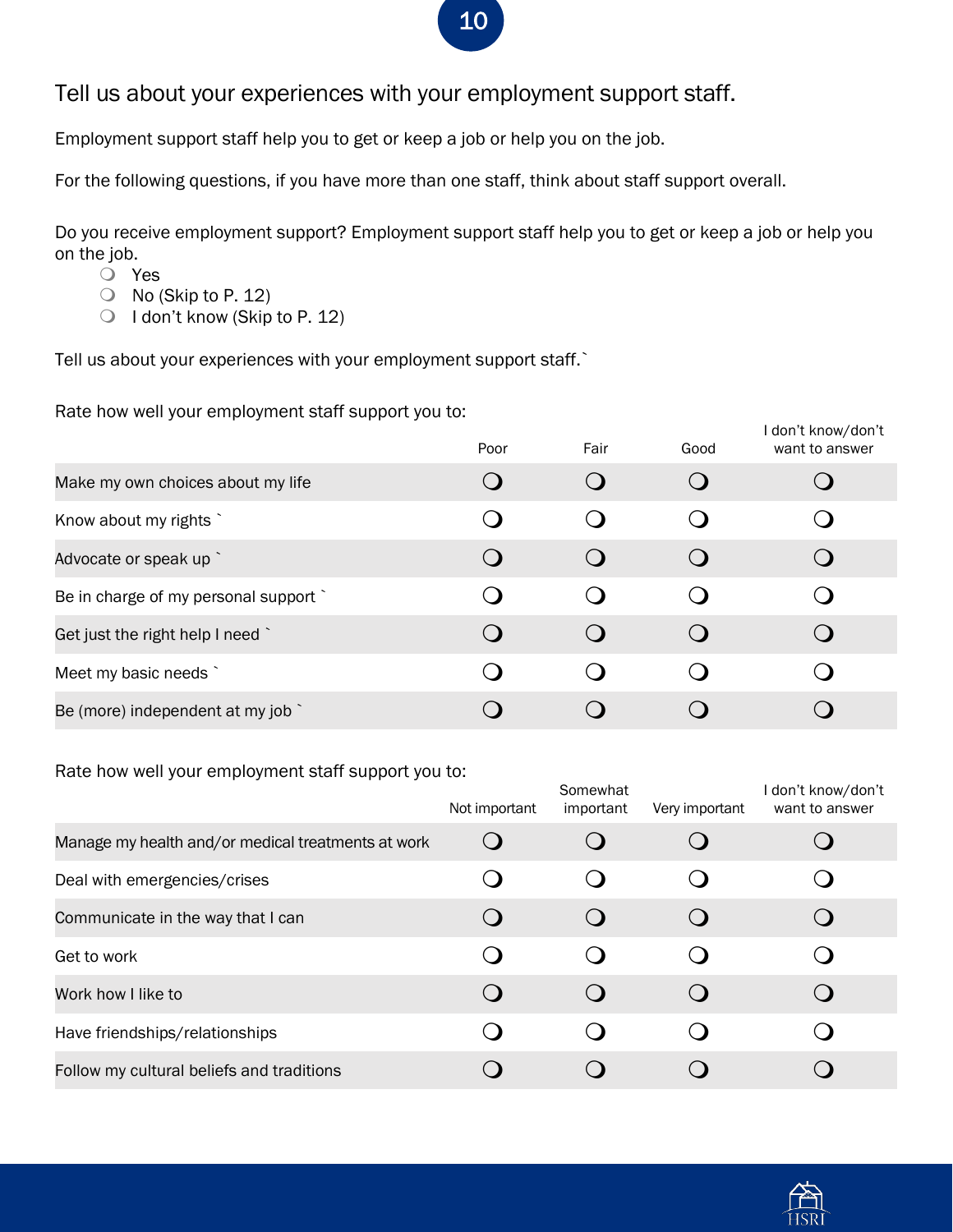Is it important that your employment staff support you to:

|                                     | Not important | Somewhat<br>important | Very important | I don't know/don't<br>want to answer |
|-------------------------------------|---------------|-----------------------|----------------|--------------------------------------|
| Make my own choices about my life   |               |                       |                |                                      |
| Know about my rights                |               |                       |                |                                      |
| Advocate or speak up                |               |                       |                |                                      |
| Be in charge of my personal support |               |                       |                |                                      |
| Get just the right help I need      |               |                       | $\Omega$       |                                      |
| Meet my basic needs                 |               |                       |                |                                      |
| Be (more) independent at my job     |               |                       |                |                                      |

Is it important that your employment staff support you to:

|                                           | Not important | Somewhat<br>important | Very important | I don't know/don't<br>want to answer |
|-------------------------------------------|---------------|-----------------------|----------------|--------------------------------------|
| Make my own choices about my life         |               |                       |                |                                      |
| Deal with emergencies/crises              |               |                       |                |                                      |
| Communicate in the way that I can         |               |                       |                |                                      |
| Get to work                               |               |                       |                |                                      |
| Work how I like to                        |               |                       |                |                                      |
| Have friendships/relationships            |               |                       |                |                                      |
| Follow my cultural beliefs and traditions |               |                       |                |                                      |

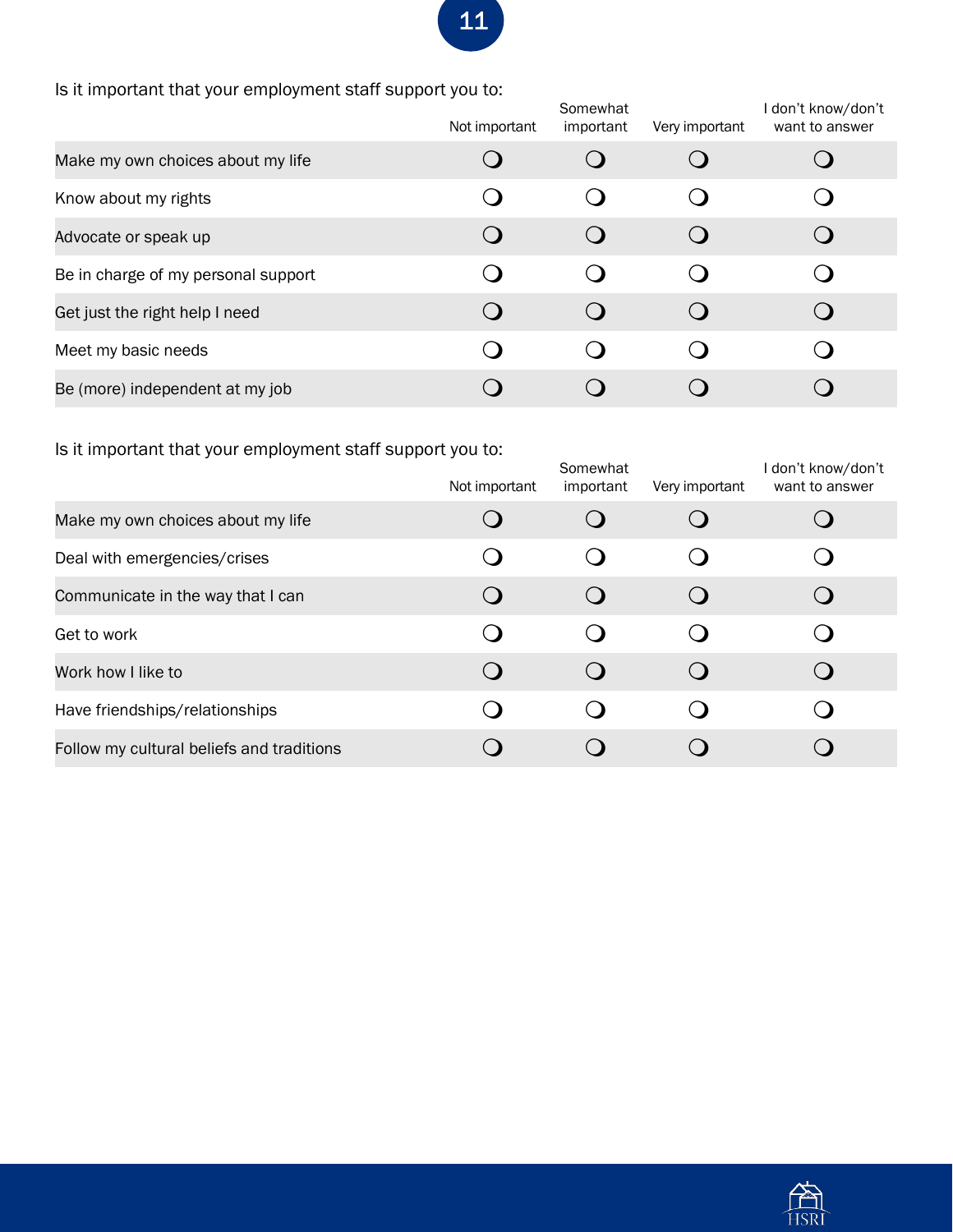Tell us about your experiences with accessing and receiving services.

Rate your experiences with:

|                                                                      | Poor        | Fair             | Good         | I don't know/don't<br>want to answer |
|----------------------------------------------------------------------|-------------|------------------|--------------|--------------------------------------|
| Becoming eligible for services                                       | $\mathbf O$ | $\bigcirc$       | $\bigcirc$   | $\bigcirc$                           |
| Getting information about available services                         | ∩           | $\Omega$         | $\mathbf{O}$ | $\mathbf O$                          |
| Finding available services                                           | $\bigcirc$  | $\bigcirc$       | $\bigcirc$   | $\bigcirc$                           |
| Finding trained staff                                                | ∩           | ◯                | $\bigcirc$   | O                                    |
| Finding staff who show up regularly                                  | $\bigcirc$  | $\bigcirc$       | $\bigcirc$   | $\bigcirc$                           |
| Finding staff that speak my language                                 | ◯           | $\left( \right)$ | $\Omega$     | $\Omega$                             |
| Finding staff who are a good fit for me                              | $\bigcirc$  | $\bigcirc$       | $\bigcirc$   | $\bigcirc$                           |
| Rate your experiences with:.                                         |             |                  |              | I don't know/don't                   |
|                                                                      | Poor        | Fair             | Good         | want to answer                       |
| Choosing my staff                                                    | $\Omega$    | $\Omega$         | $\Omega$     | $\bigcirc$                           |
| Changing my staff                                                    | ∩           | $\mathbf C$      | $\Omega$     | $\Omega$                             |
| Keeping good staff                                                   | $\Omega$    | $\Omega$         | $\Omega$     | $\Omega$                             |
| Keeping a good agency                                                | $\Omega$    | $\Omega$         | $\Omega$     | $\overline{O}$                       |
| Feeling safe with my staff                                           | $\Omega$    | $\Omega$         | $\Omega$     | $\bigcirc$                           |
| Staff respecting me                                                  | O           | $\bigcirc$       | $\bigcirc$   | $\bigcirc$                           |
| Getting specialized services (e.g., therapies,<br>nursing, behavior) | $\Omega$    | $\Omega$         | $\Omega$     | $\Omega$                             |

Is there anything else you want us to know about your services (Stop after answering this question)?

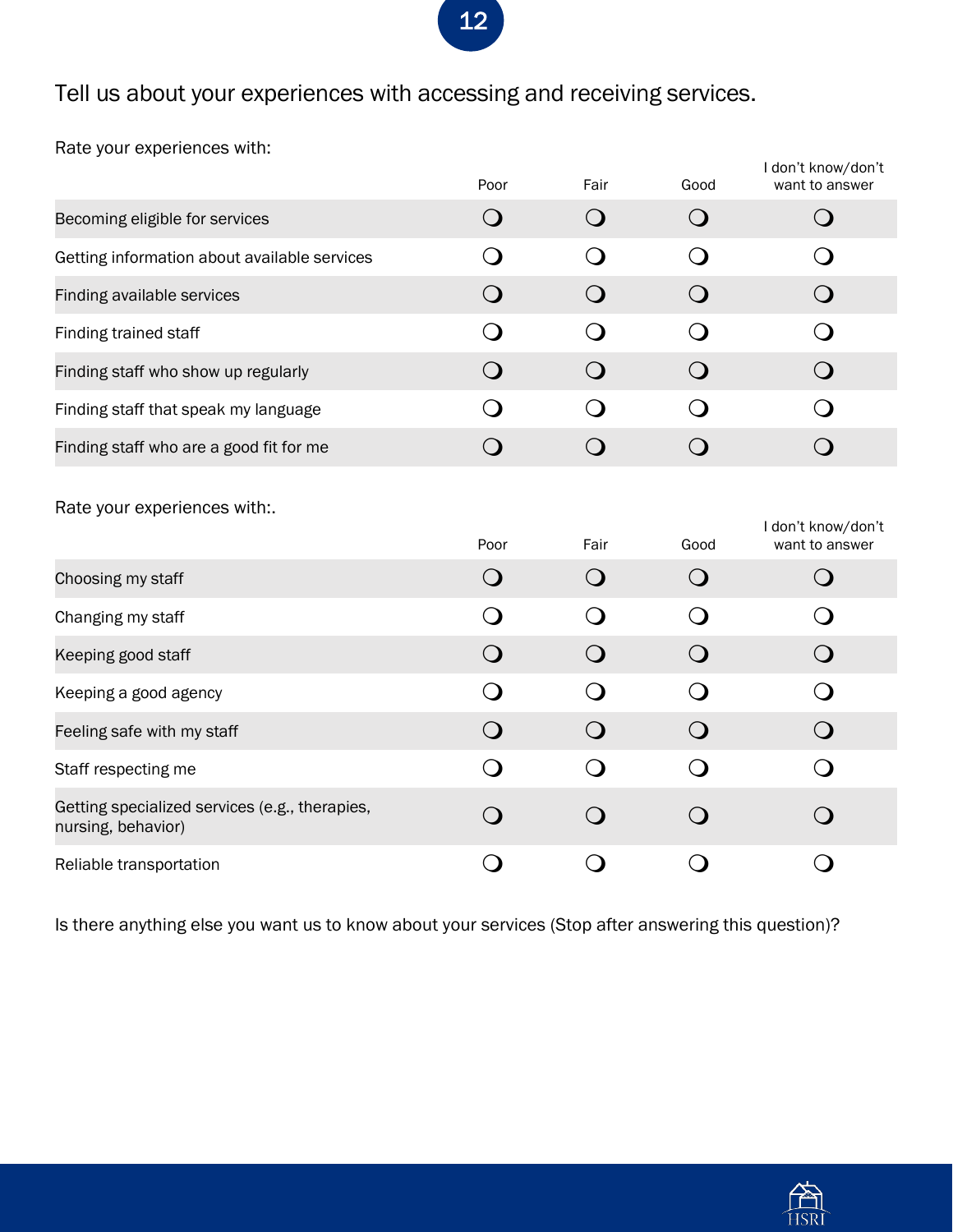## First, tell us about yourself.

These questions will help us understand more about you and your family member and the services they may use.

If you are a family member of more than one person receiving services, please answer this survey thinking of just one of your family members. You may fill out the survey for each family member receiving DDS services if you would like to—just follow the link again after finishing the survey.

#### What is your age?

- O Under 18
- $\circ$  18 to 24
- $\circ$  25 to 34
- $\circ$  35 to 44
- 45 to 54
- 55 to 64
- $\circ$  65 to 74
- O 75 or older
- $\bigcirc$  I don't want to answer

What age is your family member?

- O Under 18
- $\circ$  18 to 24
- $\circ$  25 to 34
- $\circ$  35 to 44
- 45 to 54
- $\circ$  55 to 64
- $\circ$  65 to 74
- O 75 or older
- $\bigcirc$  I don't want to answer

What regional center provides your family member's services? (Find your regional center here)

- Alta California Regional Center
- O Central Valley Regional Center
- Eastern Los Angeles Regional Center
- Far Northern Regional Center
- Frank D. Lanterman Regional Center
- **Golden Gate Regional Center**
- Harbor Regional Center
- O Inland Regional Center
- O Kern Regional Center
- O North Bay Regional Center
- O North Los Angeles County Regional Center
- Redwood Coast Regional Center
- O Regional Center of the East Bay
- O Regional Center of Orange County
- **San Andreas Regional Center**
- **San Diego Regional Center**
- O San Gabriel/Pomona Regional Center
- O South Central Los Angeles Regional Center
- Tri-Counties Regional Center
- Valley Mountain Regional Center
- Westside Regional Center
- $\bigcirc$  I don't know

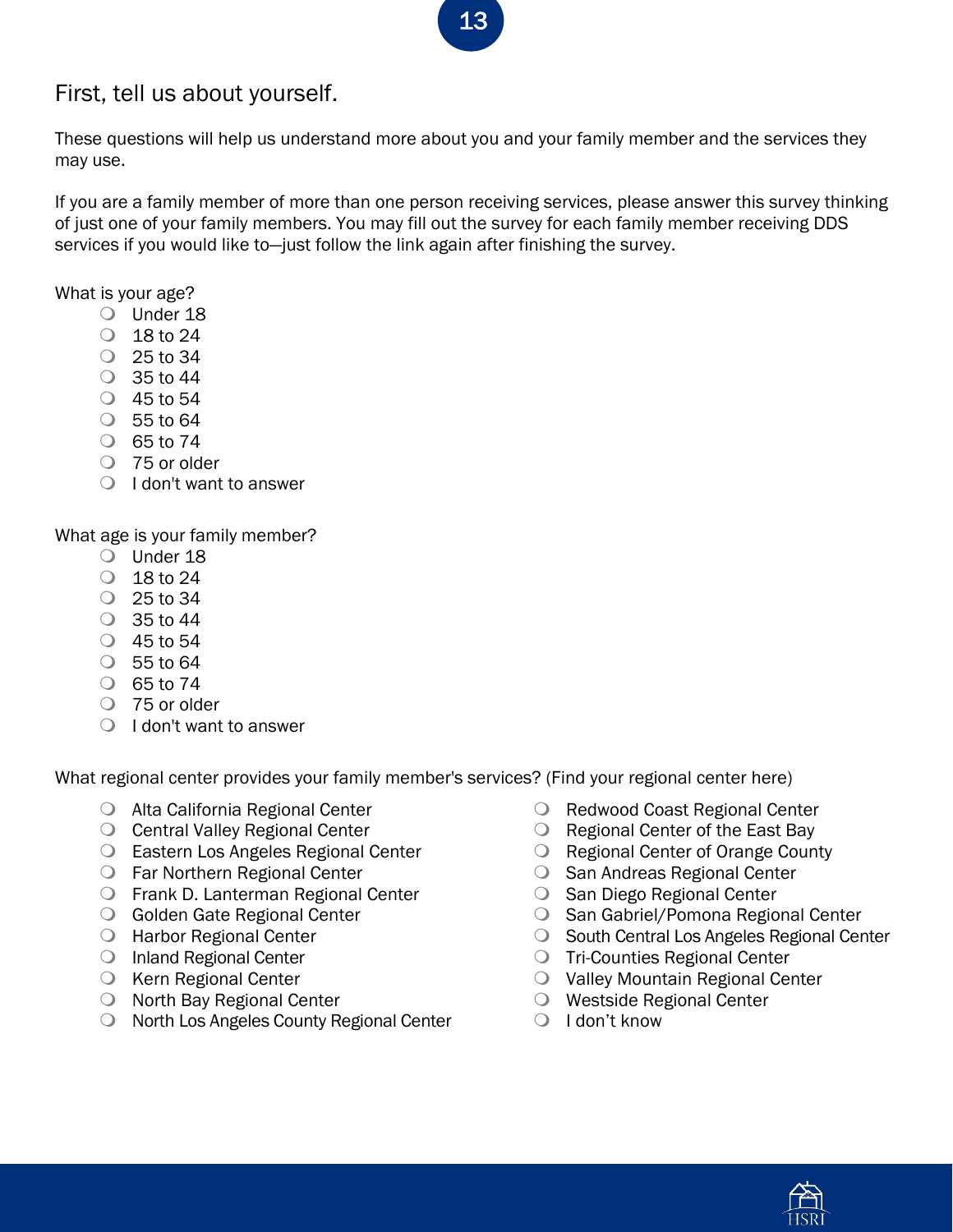Is the city/town your family member lives in:

- $\bigcirc$  Urban (a city or metropolitan area with at least 50,000 people)
- $\bigcirc$  Rural or Frontier (a city or town with fewer than 50,000 people)
- $\bigcirc$  I don't know

Do you identify as a: [Select all that apply]

- □ Girl/woman
- Boy/man
- $\Box$  Transgender, non-binary, agender, gender fluid, or gender queer
- $\Box$  I don't want to answer

Do you identify as: [Select all that apply]

- □ American Indian, Native American, or Alaska Native
- Asian
- **Black or African American**
- Filipino
- **Hispanic, Latino, or Spanish**
- **Middle Eastern or North African**
- □ Native Hawaiian or other Pacific Islander
- White
- $\Box$  I don't want to answer
- $\Box$  Other (please specify):

What language does your family member prefer to use with their staff?

- English
- O Spanish
- Arabic
- Armenian
- Austronesian, Ilocano, Samoan, or Hawaiian
- Cambodian
- Cantonese, Mandarin, or Chinese
- French
- German
- O Hindi
- Hmong

What is your household income?

- Under \$25,000
- $\circ$  \$25,000 \$49,999
- $\circ$  \$50,000 \$74,999
- $\circ$  \$75,000 \$99,999
- $\circ$  \$100,000 \$149,999
- \$150,000 or more
- $\bigcirc$  I don't know/don't want to answer
- Japanese
- O Khmer
- O Korean
- O Persian, Farsi, or Dari
- O Portuguese
- Russian
- Tagalog or Filipino
- Tai-Kadai, Thai, or Lao
- Vietnamese
- $\bigcirc$  I don't want to answer
- $\bigcirc$  Other (please specify)

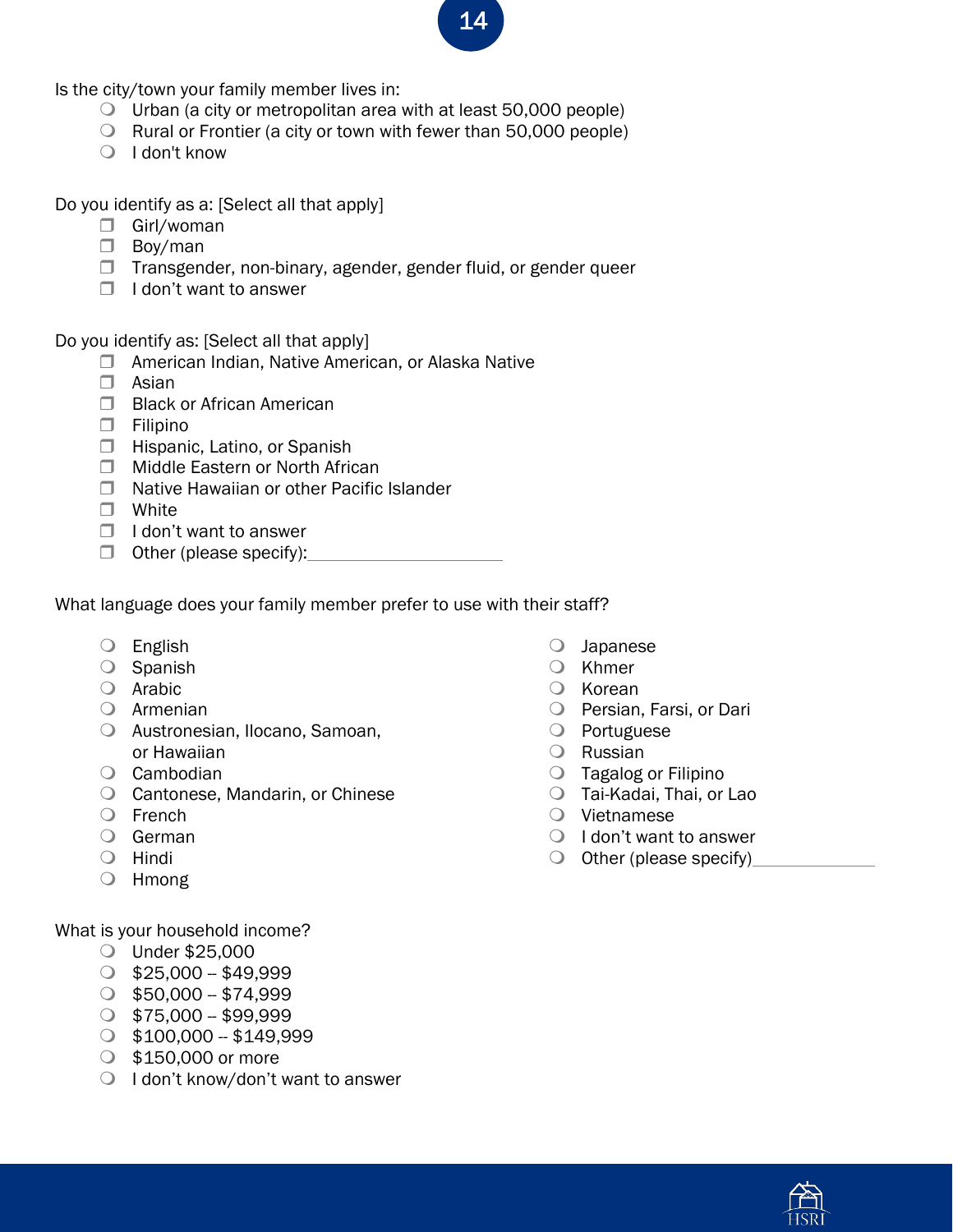Does your family member live in:

- $\bigcirc$  Their own or family home
- A group home, adult family foster home, or host home
- An assisted living facility or residential care facility
- A nursing facility or nursing home
- Homeless or a temporary shelter
- $\bigcirc$  I don't want to answer
- O Other (please specify)\_\_

On average, how much support does your family member need:

|                                                                                                         | Low            | Moderate | High | Extraordinary | I don't know/don't want<br>to answer |
|---------------------------------------------------------------------------------------------------------|----------------|----------|------|---------------|--------------------------------------|
| At home (e.g., dressing, eating, getting<br>around the house)                                           |                |          |      |               |                                      |
| In the community (e.g., participating in<br>recreational activities, shopping, using<br>transportation) |                |          |      |               |                                      |
| For health and safety (e.g., eating<br>a nutritious diet, staying safe)                                 |                |          |      |               |                                      |
| For employment (e.g., finding a job,<br>completing work assignments)                                    |                |          |      |               |                                      |
| For medical conditions (e.g., taking medicine,<br>following medical routines)                           | $\Omega$       |          |      |               |                                      |
| For behavioral challenges (e.g., managing<br>unsafe behavior)                                           | $\blacksquare$ |          |      |               |                                      |

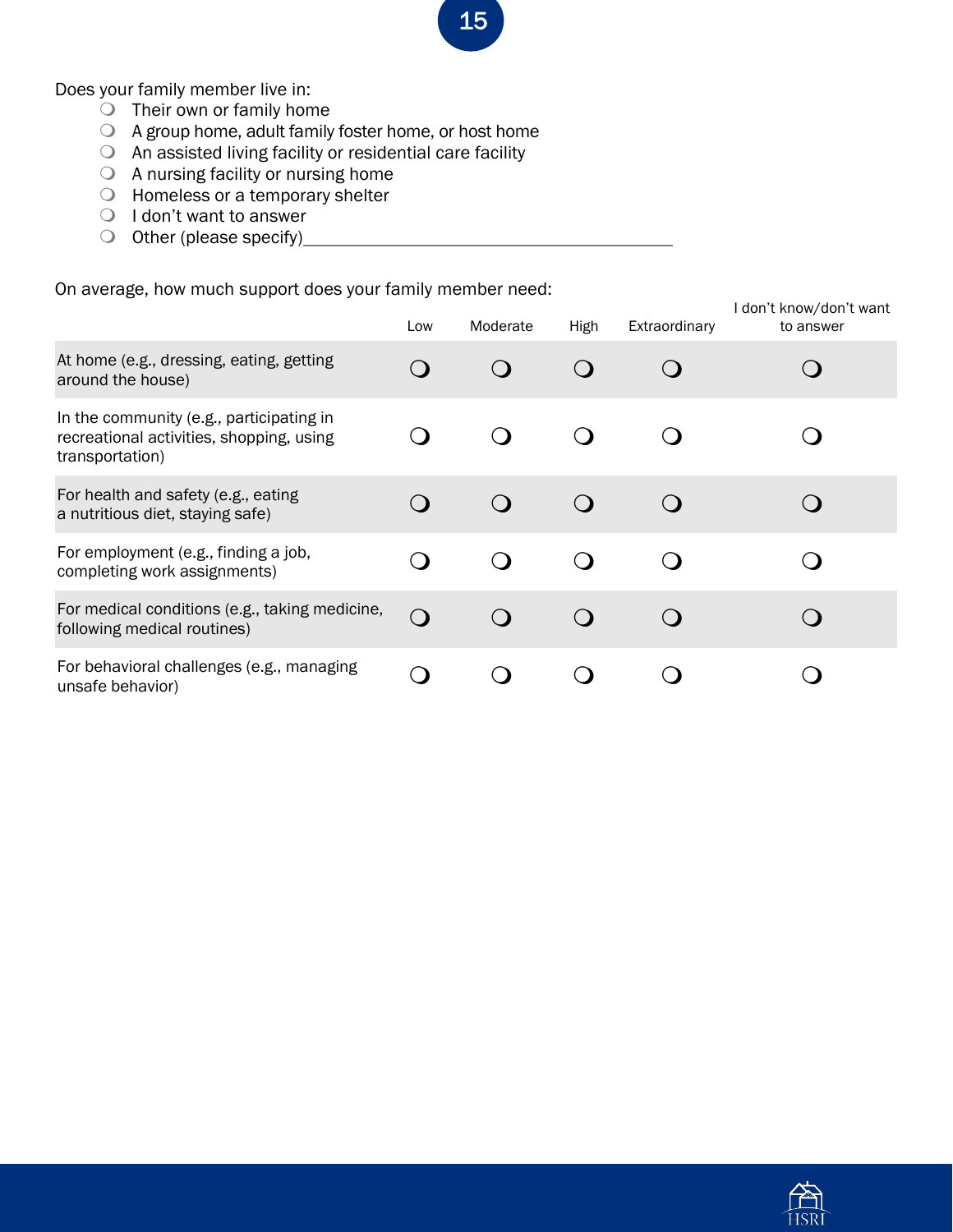### Tell us about your experiences with your family member's in-home support.

In-home support staff help your family member in their home or group home, or with their daily living needs such as getting dressed, grocery shopping, or chores.

For the following questions, if your family member has more than one staff, think about staff support overall.

Does your family member receive in-home support? In-home support staff help your family member in their home or group home, or with their daily living needs such as getting dressed, grocery shopping, or chores.

- Yes
- $\bigcirc$  No (Skip to P. 19)
- O I don't know (Skip to P. 19)

Tell us about your experiences with your family member's in-home support.

Rate how well staff in your family member's home supports them to:

|                                          | . .<br>Poor | Fair                     | Good | I don't know/don't<br>want to answer |
|------------------------------------------|-------------|--------------------------|------|--------------------------------------|
| Make their own choices about their life  |             | $\overline{\mathcal{L}}$ |      |                                      |
| Know about their rights                  |             | $\bigcirc$               |      |                                      |
| Advocate or speak up                     |             | $\bigcirc$               |      |                                      |
| Be in charge of their personal support   |             | $\bigcirc$               |      |                                      |
| Get just the right help they need        |             | $\bigcirc$               |      |                                      |
| Meet their basic needs                   |             | ( )                      |      |                                      |
| Be (more) independent in their home      |             | $\bigcirc$               |      |                                      |
| Be (more) independent in their community |             |                          |      |                                      |



### 16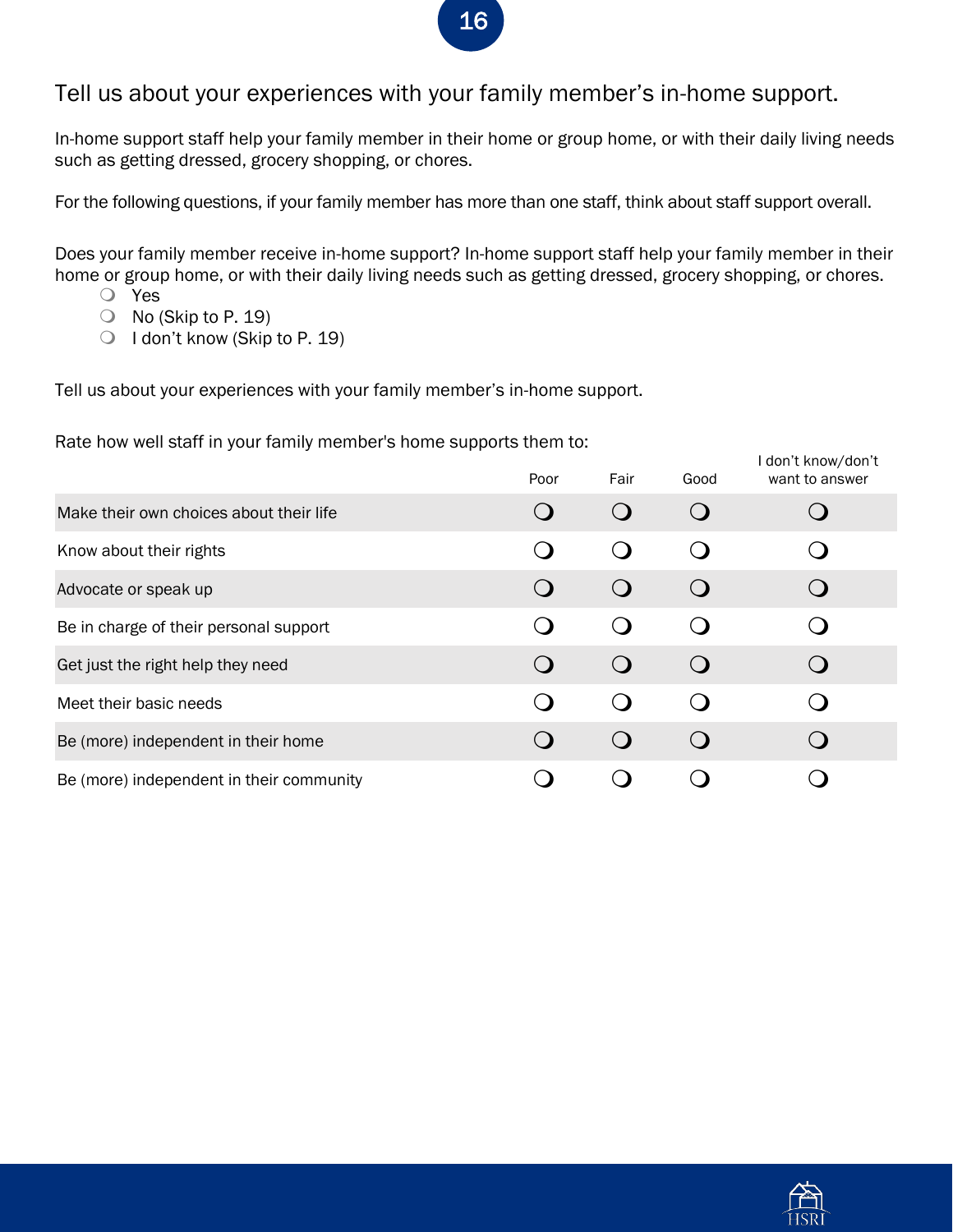Rate how well staff in your family member's home supports them to:

|                                               | Poor | Fair | Good | I don't know/don't<br>want to answer |
|-----------------------------------------------|------|------|------|--------------------------------------|
| Manage their health and/or medical treatments |      |      |      |                                      |
| Deal with emergencies/crises                  |      |      |      |                                      |
| Communicate in the way that they can          |      |      |      |                                      |
| Get around in their community                 |      |      |      |                                      |
| Do what they like to do                       |      |      |      |                                      |
| Have friendships/relationships                |      |      |      |                                      |
| Follow their cultural beliefs and traditions  |      |      |      |                                      |

| Is it important that staff in your family member's home supports them to: |               |                       |                |                                      |
|---------------------------------------------------------------------------|---------------|-----------------------|----------------|--------------------------------------|
|                                                                           | Not important | Somewhat<br>important | Very important | I don't know/don't<br>want to answer |
| Make their own choices about their life                                   |               |                       |                |                                      |
| Know about their rights                                                   |               |                       |                |                                      |
| Advocate or speak up                                                      |               |                       |                |                                      |
| Be in charge of their personal support                                    |               |                       |                |                                      |
| Get just the right help that they need                                    |               |                       |                |                                      |
| Meet their basic needs                                                    |               |                       |                |                                      |
| Be (more) independent in their home                                       |               |                       |                |                                      |
| Be (more) independent in their community                                  |               |                       |                |                                      |

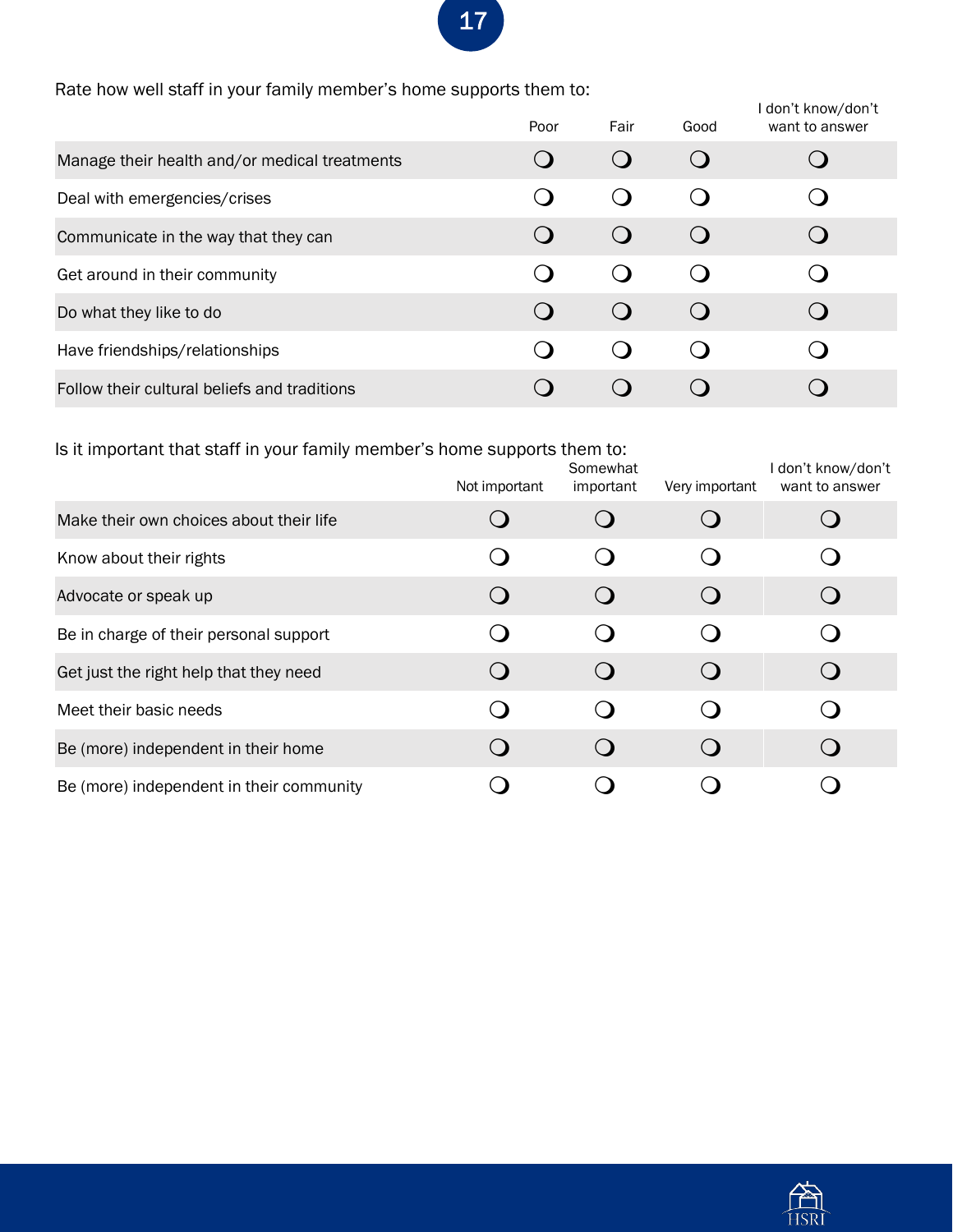| Is it important that staff in your family member's home supports them to: |               |                                                 |                |                                    |
|---------------------------------------------------------------------------|---------------|-------------------------------------------------|----------------|------------------------------------|
|                                                                           | Not important | Somewhat<br>important                           | Very important | don't know/don't<br>want to answer |
| Manage their health and/or medical treatments                             |               |                                                 |                |                                    |
| Deal with emergencies/crises                                              |               | $\left(\begin{array}{c}\right)$                 |                |                                    |
| Communicate in the way that they can                                      |               | $\left( \right)$                                |                |                                    |
| Get around in their community                                             |               | $\left( \begin{array}{c} 1 \end{array} \right)$ |                |                                    |
| Do what they like to do                                                   |               | $\left( \begin{array}{c} \end{array} \right)$   |                |                                    |
| Have friendships/relationships                                            |               |                                                 |                |                                    |
| Follow their cultural beliefs and traditions                              |               |                                                 |                |                                    |

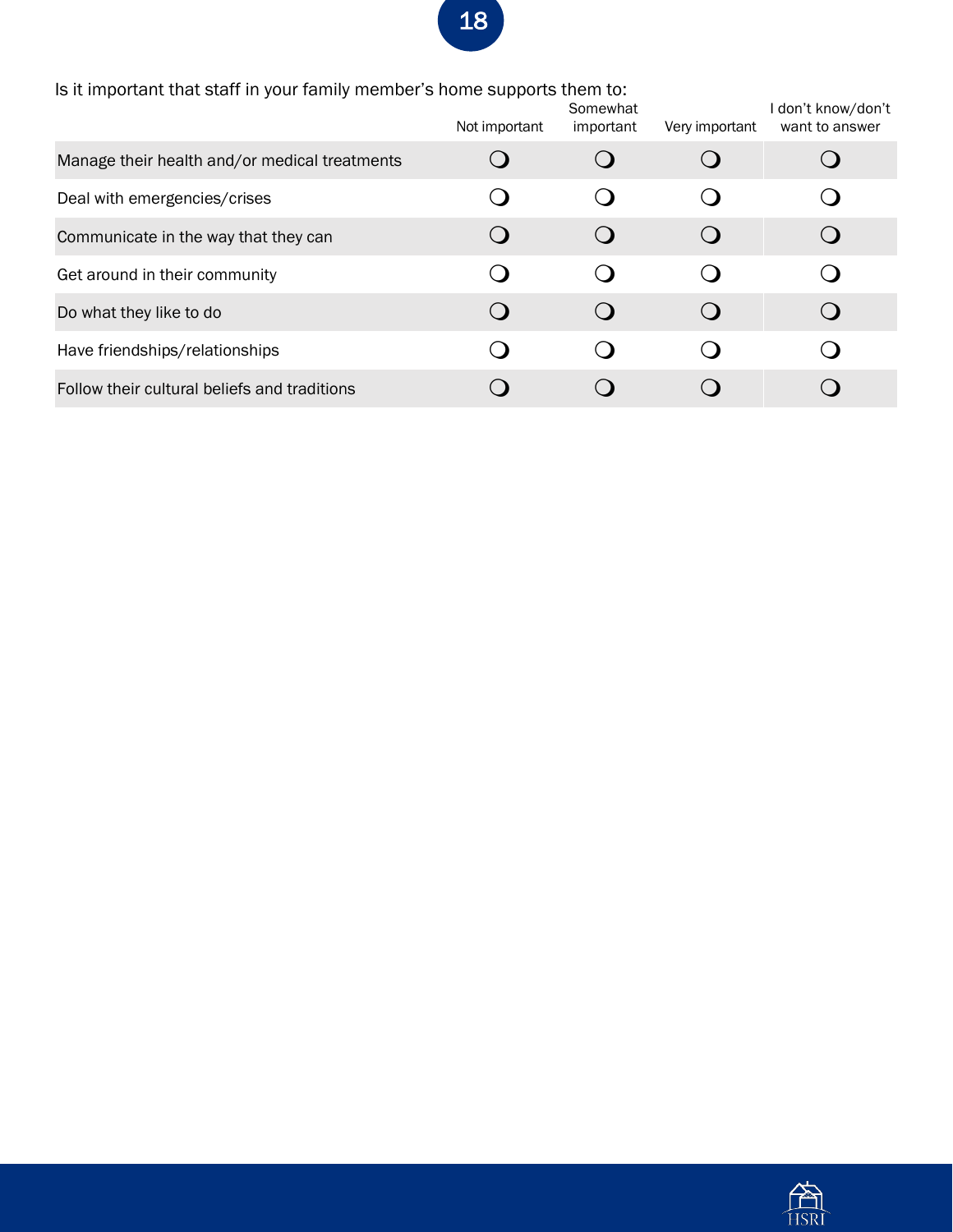#### Tell us about your experiences with your family member's community and/or day program supports.

Community and/or day program staff help your family member to access their community or help them when they attend a day program.

For the following questions, if your family member has more than one staff, think about staff support overall.

Does your family member receive community and/or day program supports? Community and/or day program staff help your family member to access their community or help them when they attend a day program.

- Yes
- No (Skip to P. 22)
- O I don't know (Skip to P. 22)

Tell us about your experiences with your family member's community and/or day program supports.

Rate how well your family member's staff in the community and/or at their day program supports them to:

|                                          | Poor | Fair | Good | I don't know/don't<br>want to answer |
|------------------------------------------|------|------|------|--------------------------------------|
| Make their own choices about their life  |      |      |      |                                      |
| Know about their rights                  |      |      |      |                                      |
| Advocate or speak up                     |      |      |      |                                      |
| Be in charge of their personal support   |      |      |      |                                      |
| Get just the right help that they need   |      |      |      |                                      |
| Meet their basic needs                   |      |      |      |                                      |
| Be (more) independent in their community |      |      |      |                                      |



## 19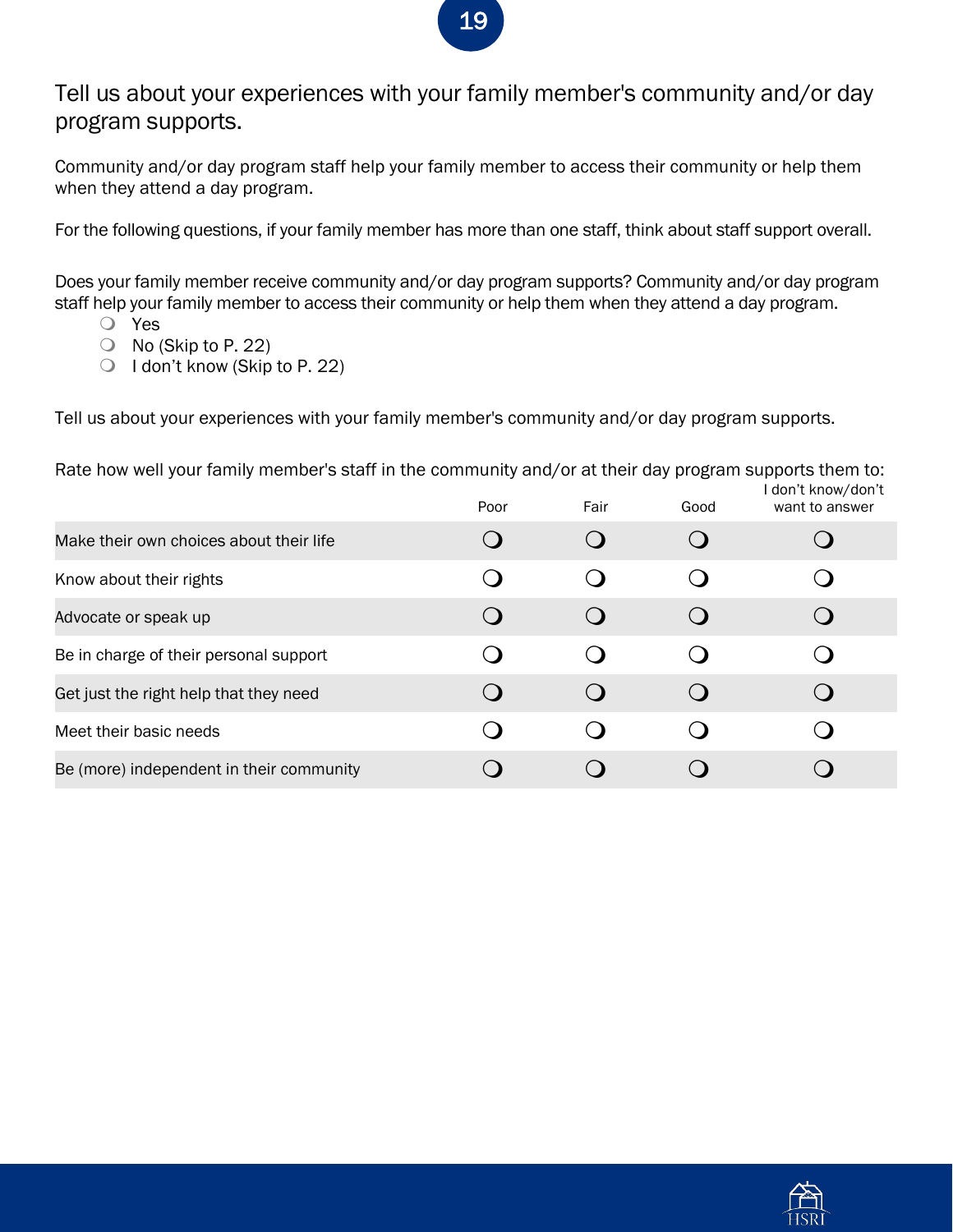Rate how well your family member's staff in the community and/or at their day program supports them to: I don't know/don't

|                                               | Poor                   | Fair | Good | , GUIL CINTUM, GUIL C<br>want to answer |
|-----------------------------------------------|------------------------|------|------|-----------------------------------------|
| Manage their health and/or medical treatments |                        |      |      |                                         |
| Deal with emergencies/crises                  |                        |      |      |                                         |
| Communicate in the way that they can          | $\left( \quad \right)$ |      |      |                                         |
| Get around in their community                 |                        |      |      |                                         |
| Do what they like to do                       |                        |      |      |                                         |
| Have friendships/relationships                |                        |      |      |                                         |
| Follow their cultural beliefs and traditions  |                        |      |      |                                         |

Is it important that staff in your family member's community and/or at their day program supports them to: Not important Somewhat important Very important I don't know/don't want to answer Make their own choices about their life  $\qquad \qquad Q \qquad \qquad Q \qquad \qquad Q$ Know about their rights  $\qquad \qquad Q \qquad \qquad Q \qquad \qquad Q$ Advocate or speak up  $\qquad \qquad \mathsf{Q} \qquad \qquad \mathsf{Q} \qquad \qquad \mathsf{Q} \qquad \qquad \mathsf{Q}$ Be in charge of their personal support  $\qquad \qquad Q \qquad \qquad Q \qquad \qquad Q$ Get just the right help that they need  $\qquad \qquad \mathbf{Q} \qquad \qquad \mathbf{Q} \qquad \qquad \mathbf{Q} \qquad \qquad \mathbf{Q}$ Meet their basic needs **O** Q Q Q Be (more) independent in their community  $\qquad \qquad Q \qquad \qquad Q \qquad \qquad Q$ 

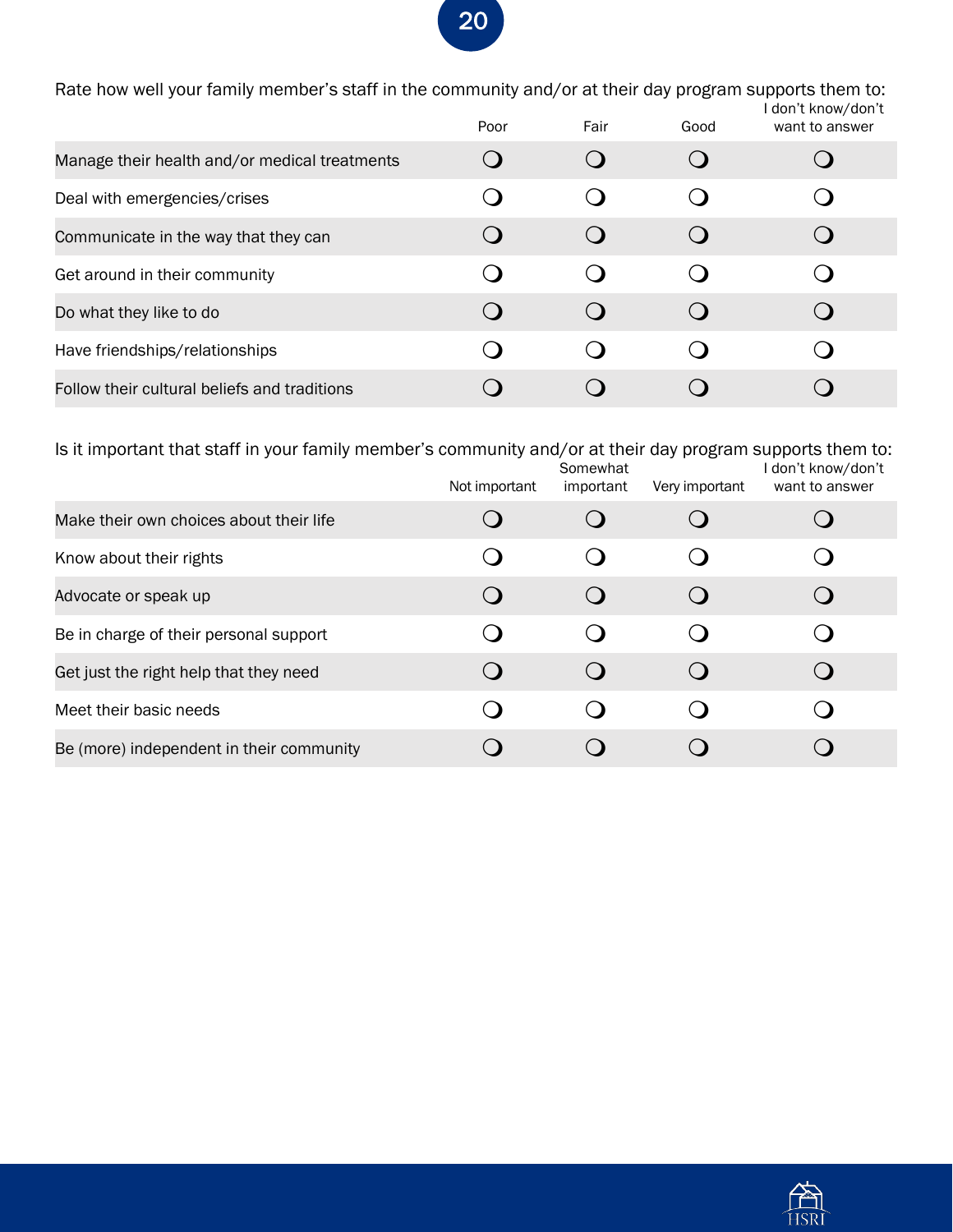| Is it important that staff in your family member's community and/or at their day program supports them to:<br>l don't know/don't<br>Somewhat |               |           |                |                |
|----------------------------------------------------------------------------------------------------------------------------------------------|---------------|-----------|----------------|----------------|
|                                                                                                                                              | Not important | important | Very important | want to answer |
| Manage their health and/or medical treatments                                                                                                |               |           |                |                |
| Deal with emergencies/crises                                                                                                                 |               |           |                |                |
| Communicate in the way that they can                                                                                                         |               |           |                |                |
| Get around in their community                                                                                                                |               |           |                |                |
| Do what they like to do                                                                                                                      |               |           |                |                |
| Have friendships/relationships                                                                                                               |               |           |                |                |
| Follow their cultural beliefs and traditions                                                                                                 |               |           |                |                |

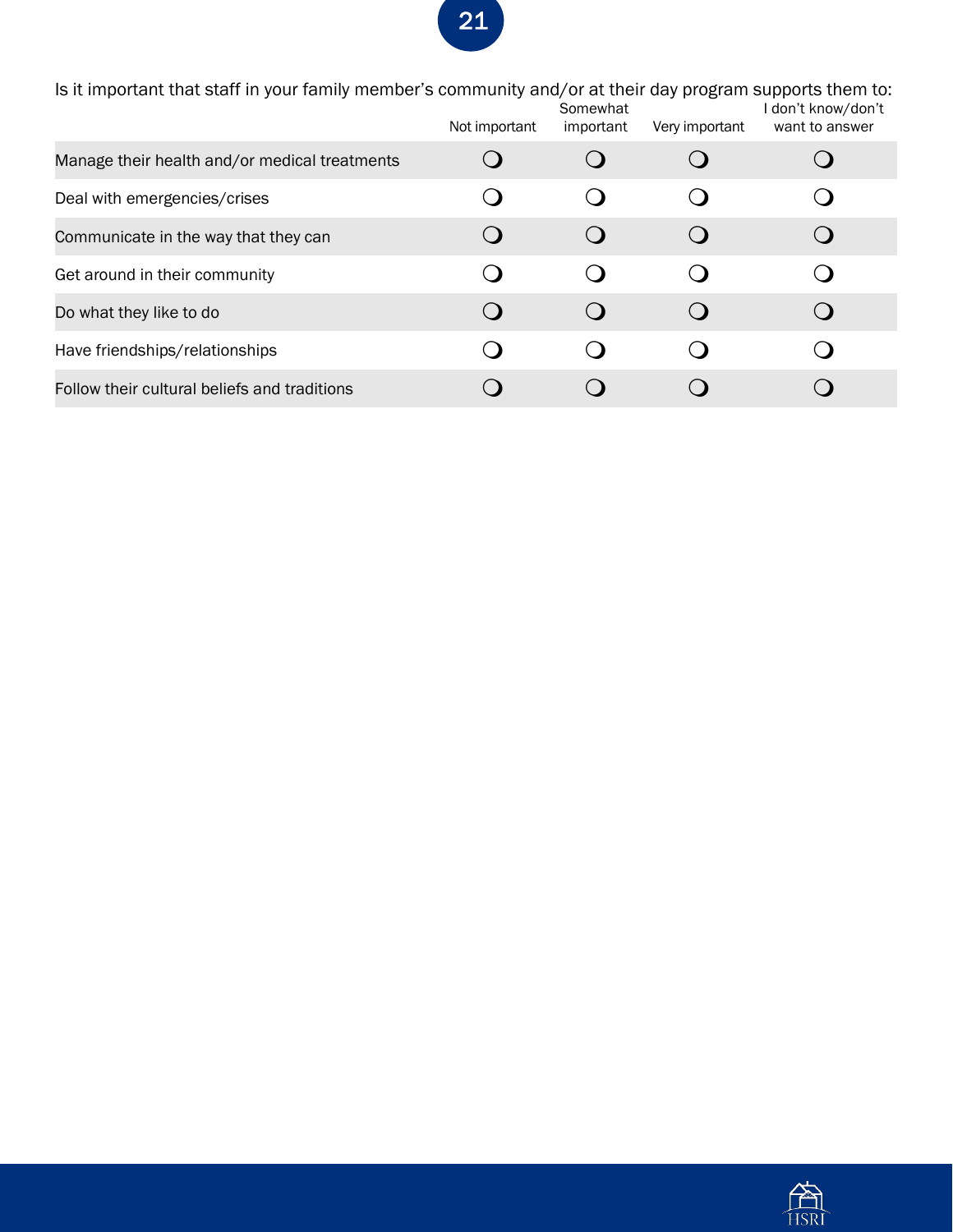#### Tell us about your experiences with your employment support staff.

Employment support staff help your family member to get or keep a job or help them on the job.

For the following questions, if your family member has more than one staff, think about staff support overall.

Does your family member receive employment support? Employment support staff help your family member to get or keep a job or help them on the job.

- Yes
- No (Skip to P. 24)
- $\bigcirc$  I don't know (Skip to P. 24)

Tell us about your experiences with your employment support staff.

Rate how well your family member's employment staff supports them to:

|                                         | Poor | Fair | Good | don't know/don't<br>want to answer |
|-----------------------------------------|------|------|------|------------------------------------|
| Make their own choices about their life |      |      |      |                                    |
| Know about their rights                 |      |      |      |                                    |
| Advocate or speak up                    |      |      |      |                                    |
| Be in charge of their personal support  |      |      |      |                                    |
| Get just the right help that they need  |      |      |      |                                    |
| Meet their basic needs                  |      |      |      |                                    |
| Be (more) independent at their job      |      |      |      |                                    |

Rate how well your family member's employment staff supports them to:

|                                                          | Poor                                          | Fair | Good     | I don't know/don't<br>want to answer |
|----------------------------------------------------------|-----------------------------------------------|------|----------|--------------------------------------|
| Manage their health and/or medical treatments<br>at work |                                               |      |          |                                      |
| Deal with emergencies/crises                             |                                               |      |          |                                      |
| Communicate in the way that they can                     |                                               |      | $\Omega$ |                                      |
| Get to work                                              |                                               |      |          |                                      |
| Work the way they like to                                | $\left( \begin{array}{c} \end{array} \right)$ |      | $\Omega$ |                                      |
| Have friendships/relationships                           |                                               |      |          |                                      |
| Follow their cultural beliefs and traditions             |                                               |      |          |                                      |

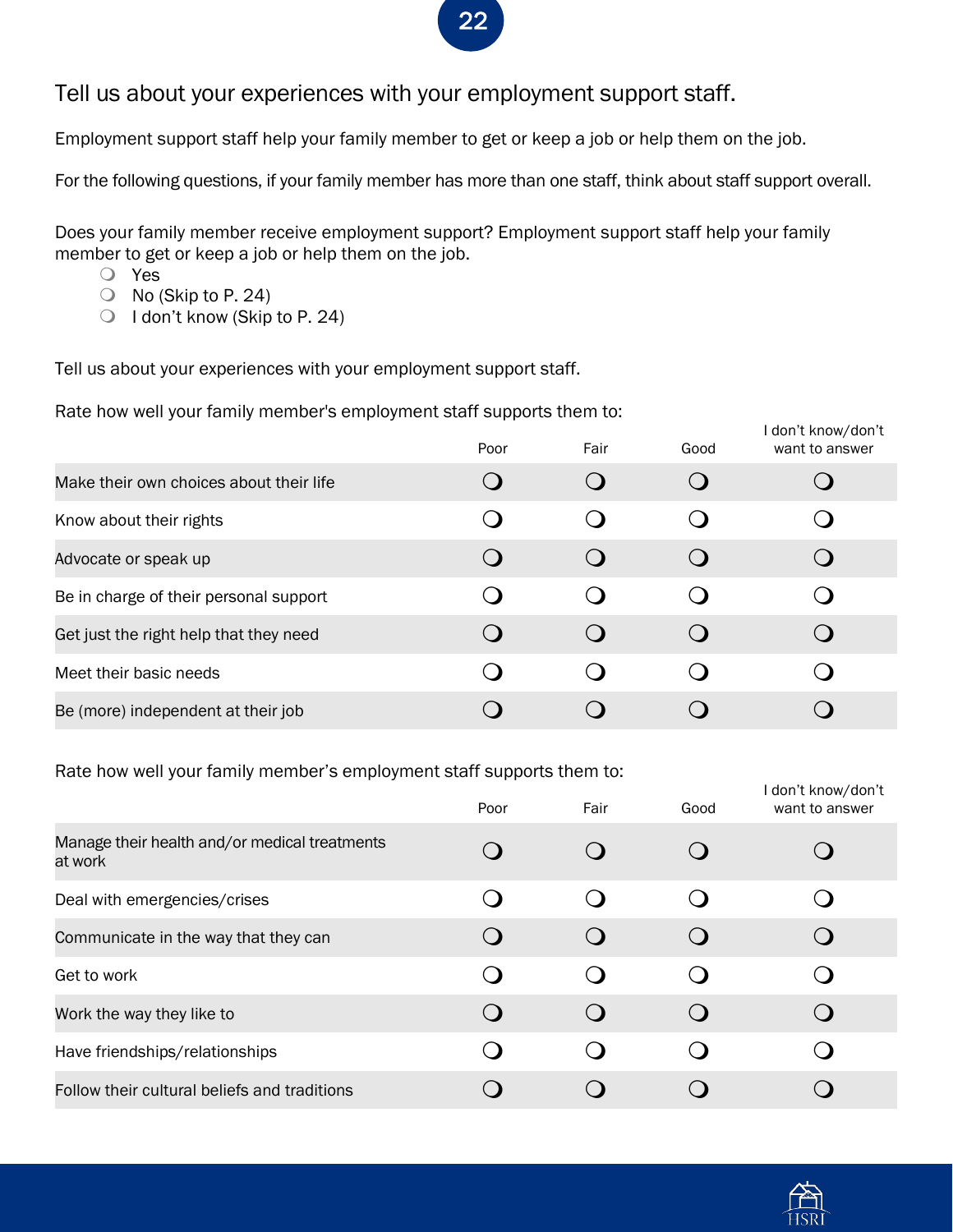Is it important that your family member's employment staff supports them to:

|                                         | Not important | Somewhat<br>important | Very important | I don't know/don't<br>want to answer |
|-----------------------------------------|---------------|-----------------------|----------------|--------------------------------------|
| Make their own choices about their life |               |                       |                |                                      |
| Know about their rights                 |               |                       |                |                                      |
| Advocate or speak up                    |               |                       |                |                                      |
| Be in charge of their personal support  |               |                       |                |                                      |
| Get just the right help that they need  |               |                       | $\Omega$       |                                      |
| Meet their basic needs                  |               |                       |                |                                      |
| Be (more) independent at their job      |               |                       |                |                                      |

Is it important that your family member's employment staff supports them to:

|                                                          | Not important | Somewhat<br>important | Very important | I don't know/don't<br>want to answer |
|----------------------------------------------------------|---------------|-----------------------|----------------|--------------------------------------|
| Manage their health and/or medical treatments<br>at work |               |                       |                |                                      |
| Deal with emergencies/crises                             |               |                       |                |                                      |
| Communicate in the way that they can                     |               |                       |                |                                      |
| Get to work                                              |               |                       |                |                                      |
| Work the way they like to                                |               |                       |                |                                      |
| Have friendships/relationships                           |               |                       |                |                                      |
| Follow their cultural beliefs and traditions             |               |                       |                |                                      |

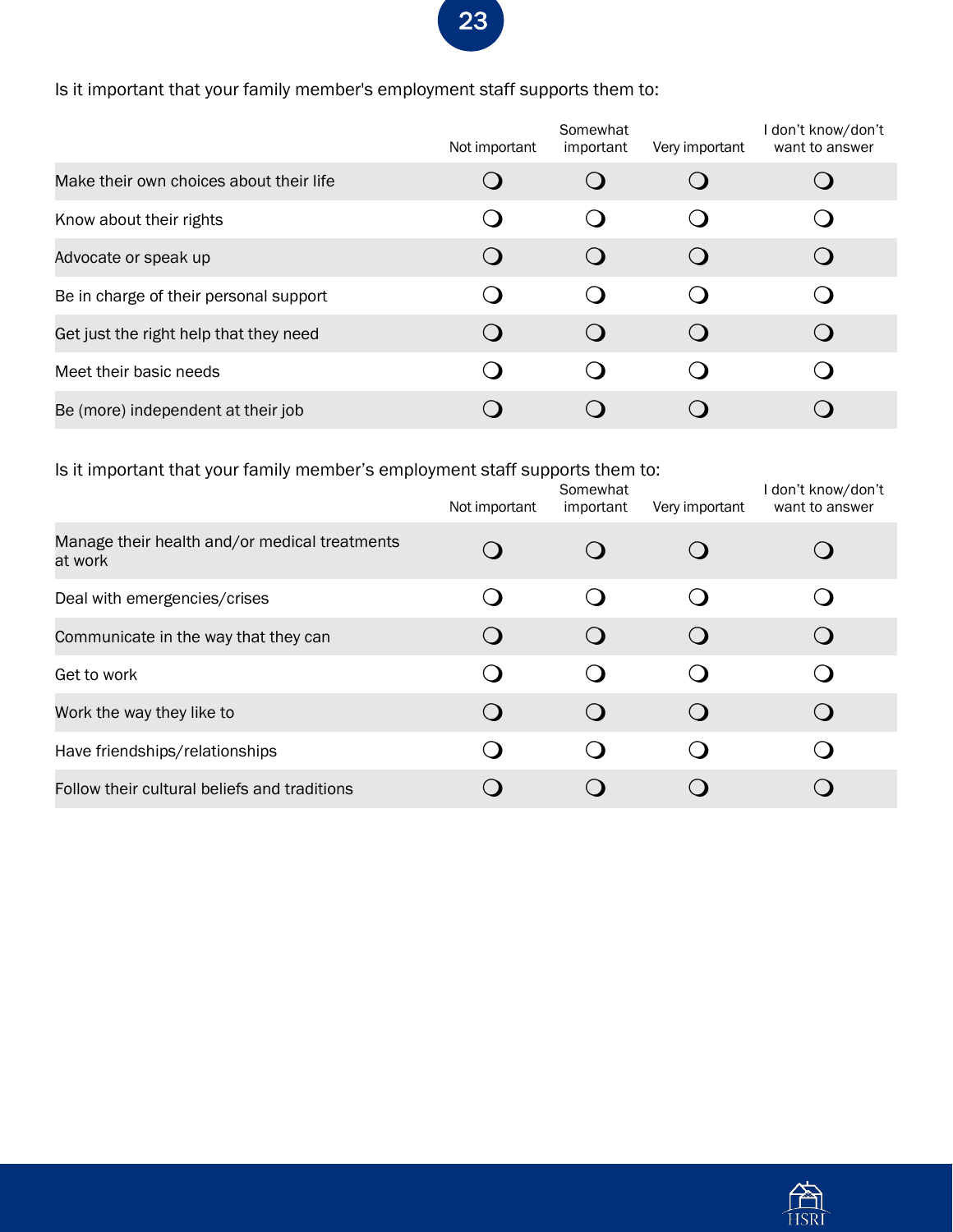## Tell us about your family member's experiences with accessing and receiving services.

Rate your family member's experiences with:

|                                                                      | Poor                                          | Fair        | Good        | I don't know/don't<br>want to answer |
|----------------------------------------------------------------------|-----------------------------------------------|-------------|-------------|--------------------------------------|
| Becoming eligible for services                                       | $\bigcirc$                                    | $\bigcirc$  | $\bigcirc$  | $\bigcirc$                           |
| Getting information about available services                         | O                                             | $\Omega$    | $\mathbf O$ | O                                    |
| Finding available services                                           | $\bigcirc$                                    | $\bigcirc$  | $\bigcirc$  | $\bigcirc$                           |
| Finding trained staff                                                | O                                             | ◯           | O           | $\bigcirc$                           |
| Finding staff who show up regularly                                  | $\bigcirc$                                    | $\Omega$    | $\mathbf O$ | $\bigcirc$                           |
| Finding staff that speak their language                              | ∩                                             | ◯ )         | ∩           | $\Omega$                             |
| Finding staff who are a good fit for them                            | $\bigcirc$                                    | $\bigcirc$  | $\bigcirc$  | $\bigcirc$                           |
| Rate your family member's experiences with:                          |                                               |             |             |                                      |
|                                                                      | Poor                                          | Fair        | Good        | I don't know/don't<br>want to answer |
| Choosing their staff                                                 | $\Omega$                                      | $\Omega$    | $\Omega$    | $\bigcirc$                           |
| Changing their staff                                                 | $\left( \begin{array}{c} \end{array} \right)$ | ( )         | 0           | ( )                                  |
| Keeping good staff                                                   | $\Omega$                                      | $\mathbf C$ | $\Omega$    | $\Omega$                             |
| Keeping a good agency                                                | ∩                                             | $\Omega$    | $\Omega$    | O                                    |
| Feeling safe with their staff                                        | $\Omega$                                      | $\Omega$    | $\Omega$    | $\bigcirc$                           |
| Staff respecting them                                                | ∩                                             | O           | O           | $\bigcirc$                           |
| Getting specialized services (e.g., therapies,<br>nursing, behavior) | $\bigcirc$                                    | ◯ )         | $\Omega$    | $\overline{\phantom{0}}$             |

Is there anything else you want us to know about your family member's services (Stop after answering this question)?